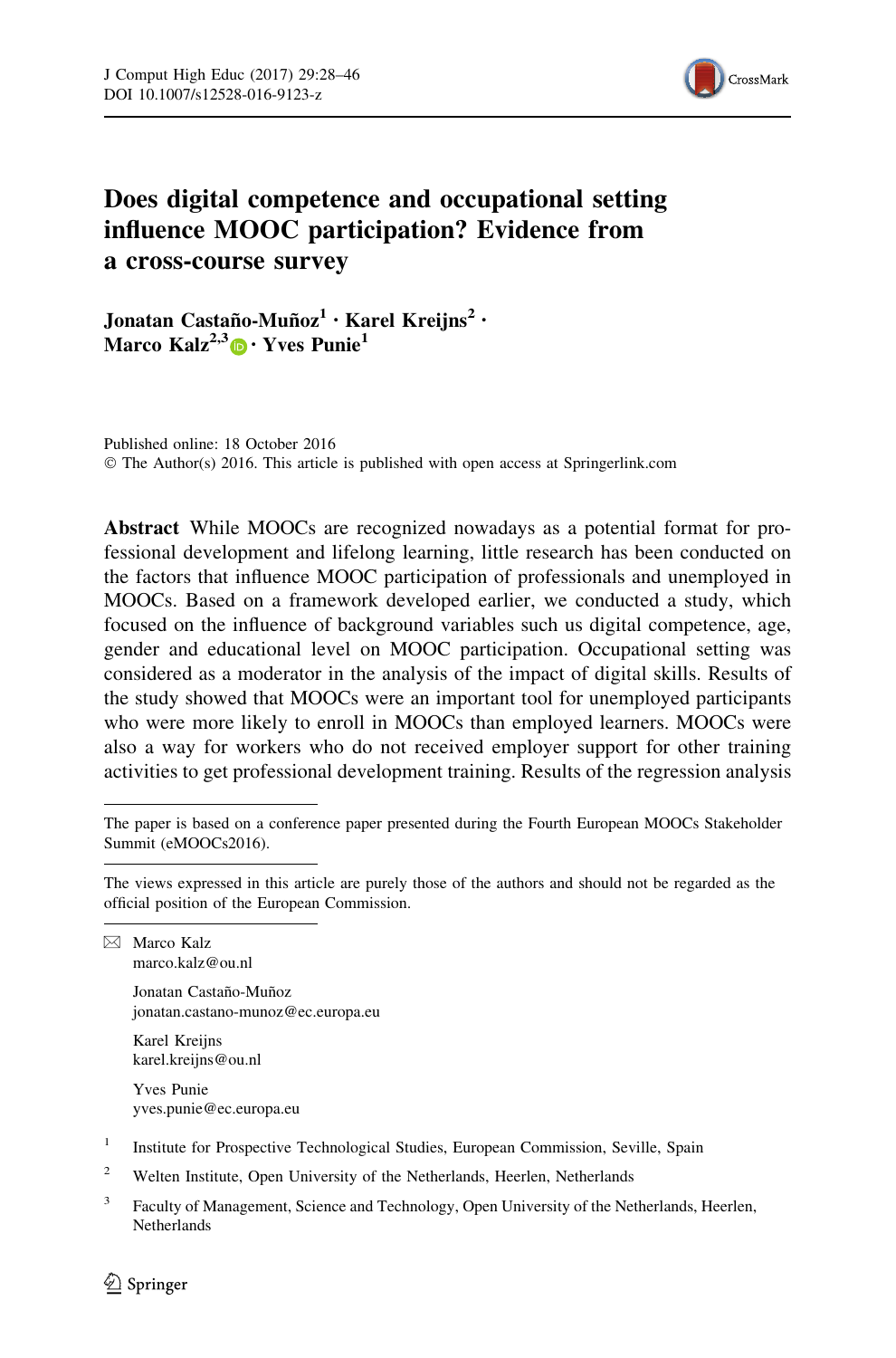showed that a person's level of digital competence was an important predictor for enrolment in MOOCs and that specifically interaction skills were more important than information skills for participating in the MOOC context.

Keywords MOOCs · Open education · Professional development · Digital competence - Employer support

## Introduction

The impact of professional development on the labour market has been widely analyzed in the literature (Jenkins et al.  $2002$ ; Card et al.  $2010$ ; Hällsten  $2012$ ; Jepsen and Montgomery [2012\)](#page-17-0). Human capital theory states that the value of people's knowledge and competences declines with time. Therefore, lifelong learning is a key issue at a time when, due to fast socio-technological changes, workers need to update their skills throughout their working lives (Blanden et al. [2012;](#page-16-0) Castaño-Muñoz et al. [2013](#page-16-0); Laal and Salamati [2011](#page-17-0)). In this context, lifelong learning has become an important aspect of many European educational policies (European Commission [2011\)](#page-17-0).

Adult education and education for professionals needs to be adapted according to the needs of lifelong learners. Recent technological advancements can contribute to removing existing barriers to involvement in lifelong learning (Kalz [2015](#page-17-0)). Adult learners have different time constraints and learning expectations to traditional learners (Schuetze and Slowey [2002\)](#page-17-0). Sometimes, previous experience allows adult learners to play an active role in planning their own learning to achieve personal or career-oriented goals (Falconer et al. [2013\)](#page-17-0). MOOCs offer many new options for professional development and lifelong learning. Indeed, MOOCs provide access to open (higher) education for people who were previously denied this opportunity for financial reasons or because they lacked the necessary qualifications, or for other reasons. On the other hand, MOOCs can offer professionals a plethora of opportunities to acquire more knowledge or develop skills and competences related to their current jobs or they can help them to acquire new knowledge and skills they need to take other professional directions.

Although Open Education and MOOCs are recognized as offering opportunities for lifelong learning due to their flexibility, and the fact that they fit well with the concept of self-directed learning, there has been surprisingly little interest in analyzing their relationship with the labour market. The literature usually divides lifelong learning in three types: public programmes, on the job training, and formal accredited courses (Heckman and Smith [1999](#page-17-0); Blanden et al. [2012\)](#page-16-0). However, now that MOOC based learning has been added to the range of options it needs to be better studied and analyzed according to its impact.

Milligan and Littlejohn ([2014\)](#page-17-0) identified the benefits and challenges of professional learning MOOCs for health professionals. Their research showed that there was a mismatch between learners' initial learning intentions, which were linked to the challenges of their profession, and their behavior, which mainly consisted of the completion of activities that led directly to a certificate.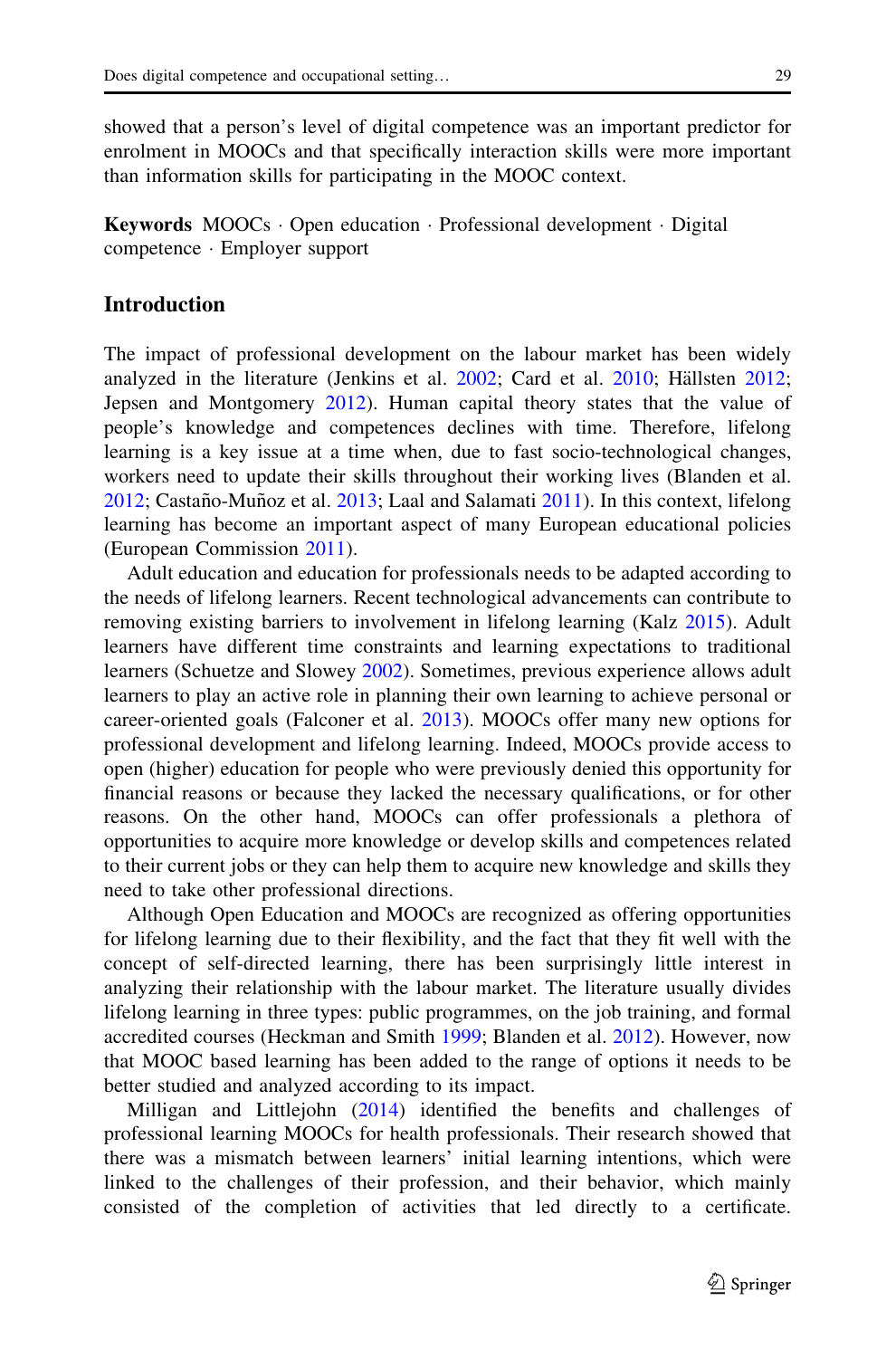Furthermore, they did not share experiences with each other or transfer their own learning to on-the-job practices. These results led the authors to report that there is still a need to explore how MOOCs should be designed for professional training.

Despite the design problems mentioned above, Zhenghao et al. [\(2015](#page-18-0)) reported from a survey they administered in 2014 that MOOCs may benefit learners' careers. The authors analyzed data of people who had completed MOOCs on the Coursera platform. They found that many of them  $(52 \%)$  were looking for tangible career benefits (increasing their salaries, finding new jobs, or starting new businesses) and also intangible ones (being better equipped to do their current job, improving their chances of getting a new job). Moreover, their research showed that, in general, career benefits were more likely to be mentioned by individuals with high socioeconomic status (SES). Tangible career benefits, however, were referred to equally by individuals with both low and high SES. In addition, in developing countries respondents with low SES and education levels were significantly more likely to indicate tangible career benefits. Moving from workers' perspective employer's perspective, Radford et al. [\(2014](#page-17-0)) analyzed how human resource professionals in the USA perceive MOOCs. These researchers sent a questionnaire to a sample of 398 organizations in North Carolina and obtained responses from 103 employers. This low response rate and the self-selection of respondents could have generated a selection bias by over-representing companies which were more aware of MOOCs. The field work was carried out between November 2013 and January 2014 and the results revealed that MOOCs had reached nearly half the employers in the sample. Though only a few companies used MOOCs actively for recruitment, two-thirds of the sample agreed that the fact that an applicant had taken job-related MOOC would positively influence their hiring decisions. Approximately 7 % of the surveyed organizations had used MOOCs for professional development and most of these were part of the public administration. According to this study, this could change because 83 % of employers were using, considering using, or could see their organization using MOOCs for professional development in the future.

The studies presented above showed that there are tangible career benefits for individuals participating in MOOCs and that MOOCs are also recognized already by some organizations for their potential for professional development. However, there is little empirical research available about factors that influence participation by professionals and the unemployed in MOOCs. Our study aimed to fill this gap by providing a better understanding of how different levels of digital competence and different occupational settings interact and affect the level of participation in MOOCs. The study investigated the following research questions:

- What are the characteristics, (age, gender, educational level, occupational setting, digital competence and past experience with MOOCs) of those individuals who actively participate in MOOCs and are employed for wages or unemployed but looking for a job?
- To what extent was past participation in MOOCs influenced by the occupational of the participants?
- To what extent was past participation in MOOCs influenced by the digital competence of participants?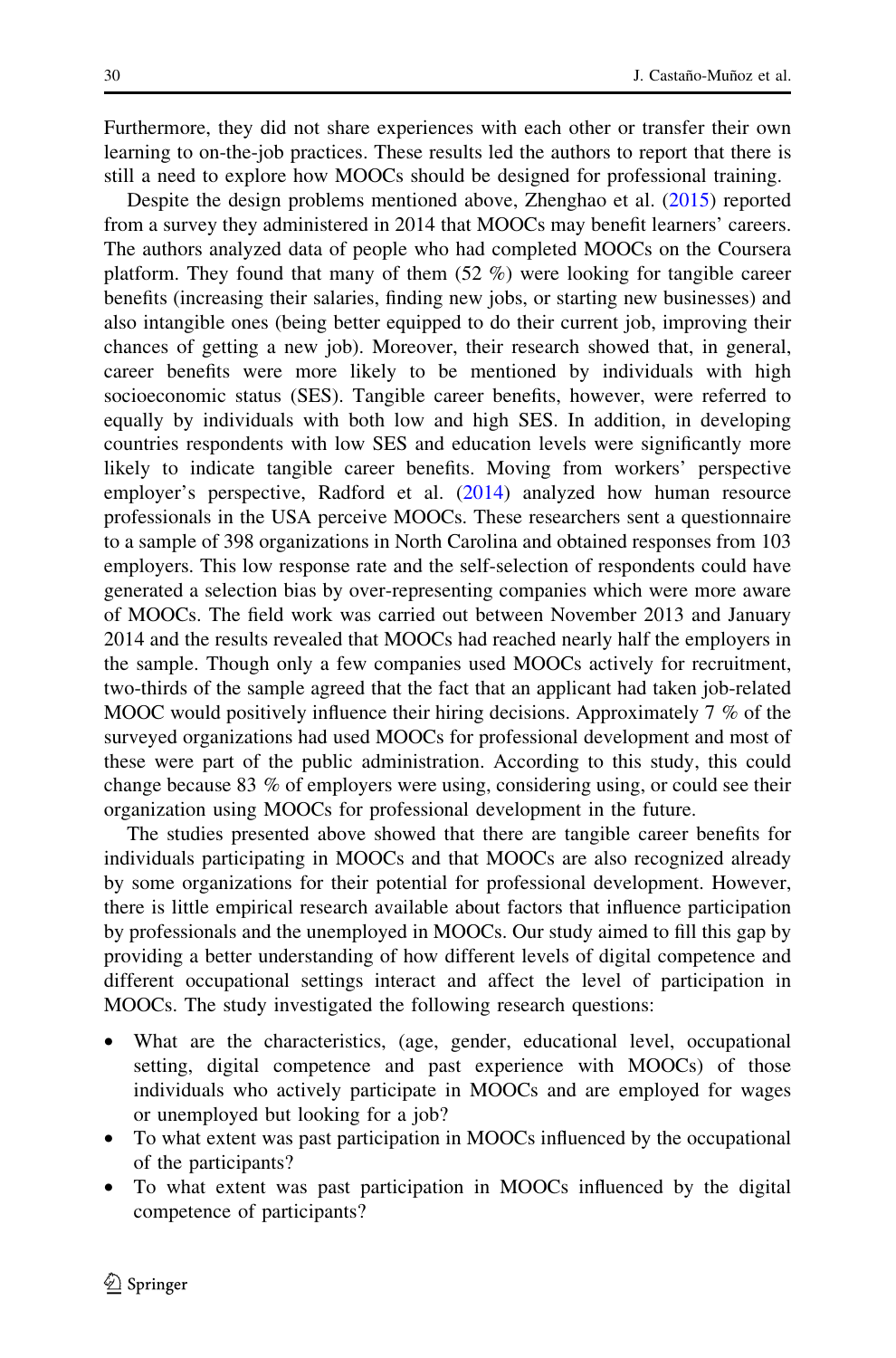• To what extent does the impact of digital competence on MOOC participation vary according to the occupational setting of the individual?

In a cross-provider survey of five MOOCs in 2014 we collected data from participants on these variables.

# Theoretical framework

This paper uses initial data from the MOOCKnowledge project, in which data from participants of MOOCs was collected in order to find out more about how learners perceived open online courses. In the current study, only European participants were considered. The MOOCKnowledge project adopted a theoretical framework we developed and described earlier (Kalz et al. [2015](#page-17-0)). The research framework was based on the reasoned action approach (RAA) by Fishbein and Ajzen ([2010\)](#page-17-0) and self-determination theory (SDT) developed by Ryan and Deci ([2000\)](#page-17-0). These two frameworks provide the basis for predicting human social behaviour and consist of background factors (e.g., socio-economic status) that affect different variables and directly influence the behavioural intention to participate in MOOCs. The framework operates with intentions and behaviour and suggests that an ''intention-behavior-gap'' can occur in MOOCs because they are open and offer a nonformal learning context. Participants who enroll in MOOCs do so with different intentions and the fulfilment of these depends on a variety of external (=environmental) or internal (=psychosocial) factors.

In the specific study we are discussing in this paper, we focused on several distal variables—these variables are depicted in Fig. 1 as variables at the individual level. Figure [2](#page-4-0) shows the conceptual model we used. In order to study the relationships



Fig. 1 MOOC research model (Kalz et al. [2015\)](#page-17-0)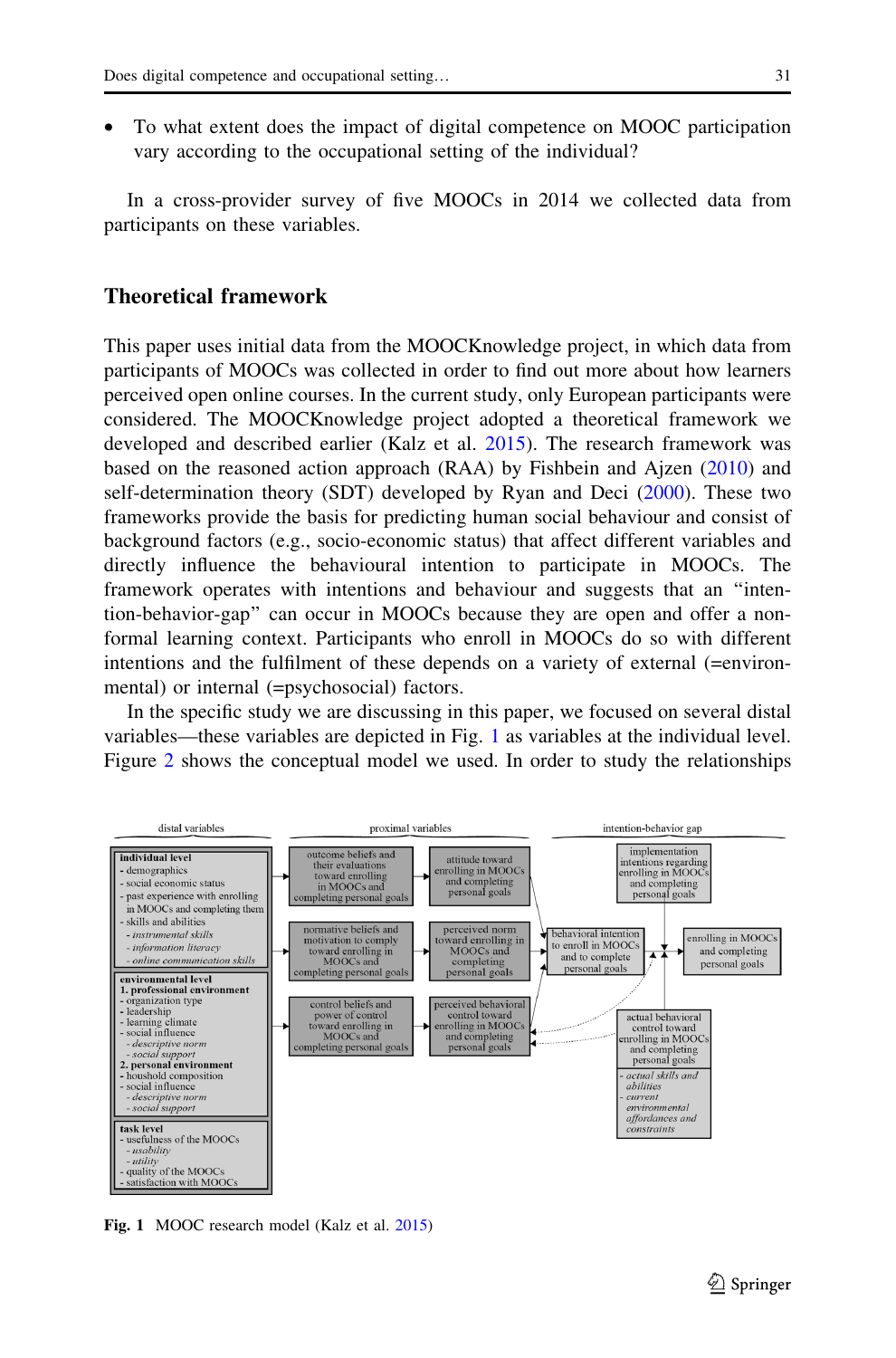<span id="page-4-0"></span>

Fig. 2 Conceptual model of the current study

formulated in the research questions, we have analyzed gender, age, education and digital competence as background variables and occupational setting as a moderator variable of the impact of digital competence on the participation in MOOCs operationalized as the number of enrolled MOOCs.

# **Method**

To obtain answers to our research questions, we conducted several analyses based on a dataset from a survey of participants in 5 different MOOCs: three Spanish MOOCs (business intelligence, test anxiety and entrepreneurship), one MOOC from an international project (Hands-on ICT) and one Dutch MOOC (blended learning). The data  $(n = 3470)$  was collected via an online survey which was carried out between October 2014 and December 2014. Participation was voluntary and informed consent was obtained from participants. The Dutch MOOC attracted only few respondents because most of the participants had already filled in a course evaluation and our questionnaire was not available in Dutch.

In order to reduce the variability of different labour market contexts we focused on participants who were resident in the European Union. In addition, for the purpose of our analysis, we selected only participants who were either unemployed but looking for a job or employed for wages. This sample of interest was composed of 951 individuals.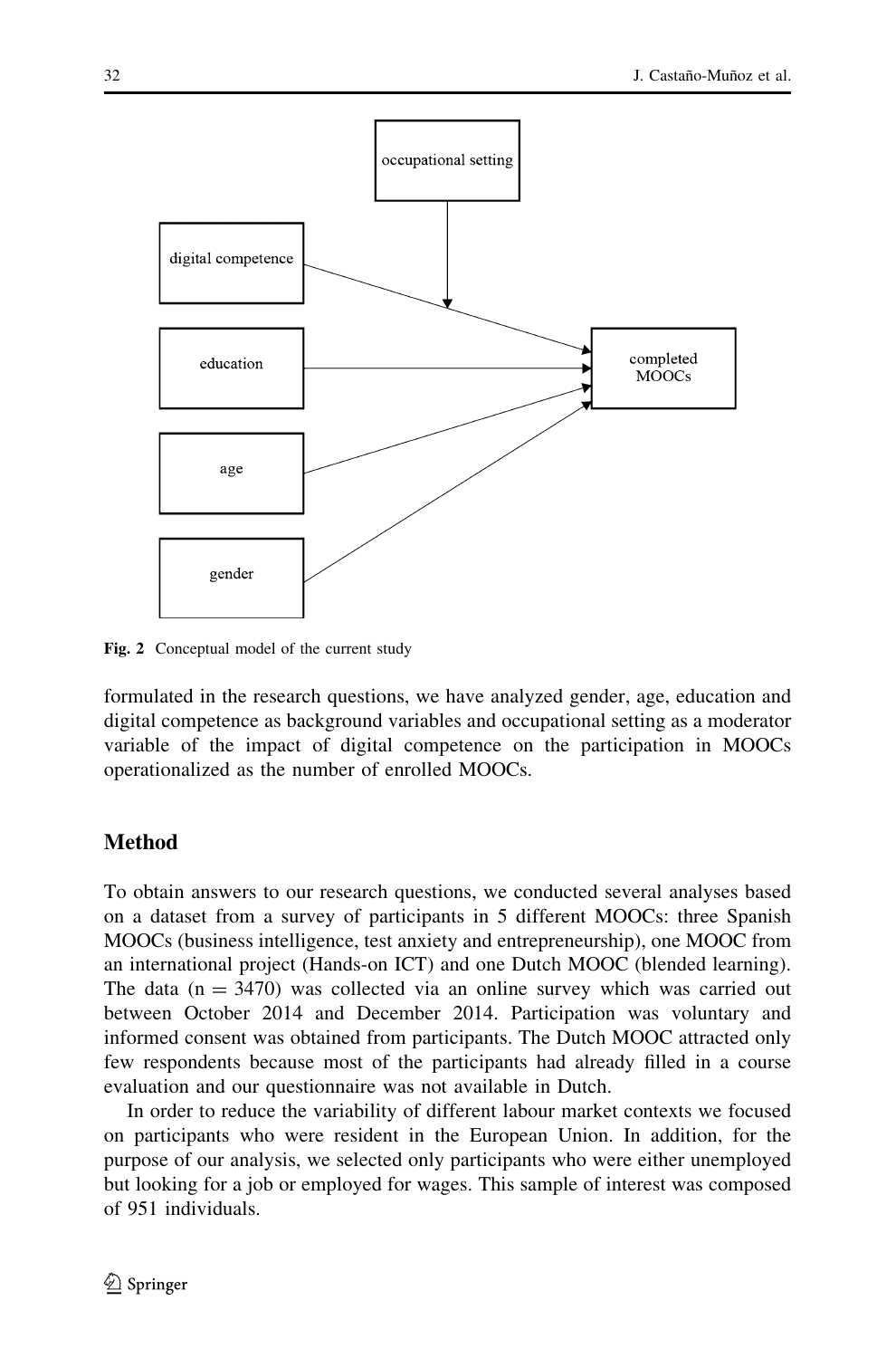The first step of the analysis consisted of a univariate description of the survey respondents' characteristics. This allowed us to answer our first research question: ''What are the characteristics, (age, gender, educational level. Occupational setting, digital competence and past experience with MOOCs) of those individuals who actively participate in MOOCs and are employed for wages or unemployed but looking for a job?''.

The interpretation of these results should take into account the specific context and methods of this study. On the one hand, the fact that the majority of students came from Spain might have introduced a bias which may render the results less representative to other context with different socioeconomic conditions (e.g., lower unemployment rate). On the other hand, it has to be considered that survey respondents do not necessarily represent the totality of individuals enrolled in MOOCs. Nevertheless, participation in a survey is a good indicator of persistence and active participation (Evans et al. [2016\)](#page-17-0) and works as a filter for our population of interest (active learners). In addition, the following considerations about the measurement of the variables presented can help to understand the study results better:

- a. Educational level: In order to measure the educational level, in this study we used the educational levels taxonomy defined by the International Standard Classification of Education in 1997 (UNESCO [2006\)](#page-17-0). However, due to the fact that MOOC takers usually have a high level of education, we decided to concentrate only on those respondents who had reached the second stage of tertiary education versus those who did not rather than examining all the educational levels of the respondents.
- b. Occupational setting: In the context of this study occupational setting refers to employment situation (i.e. whether participants work for wages or are unemployed but looking for a job) along with two different support situations for employed participants (professional development is promoted vs. not promoted). In the questionnaire support by employers to professional development was differentiated into three types: (i) only encouragement, (ii) the second type was support in terms of time that otherwise would have been spent on work-related activities, and (iii) support in terms of cost compensation. In rare cases, support was other than the three types mentioned here was received. However, as only a small number of workers received support from their employers, we have aggregated all types of support into a dummy variable for analytical reasons. This variable divided the workers between those who receive support for professional development and those who do not receive it.
- c. Digital competence: Due to the lack of an existing validated scale, we constructed a six item scale, which deals with information skills (three items) and interaction skills (three items), see Table [2](#page-10-0) in the Results section. These competence areas have been identified earlier as most important in the MOOC context. Information skills refer to competences that are necessary for finding information on the internet and distinguishing if it is reliable or not. Interaction skills refers to competences related to the degree to which a learner can interact with technology-enhanced learning environments to collaborate with other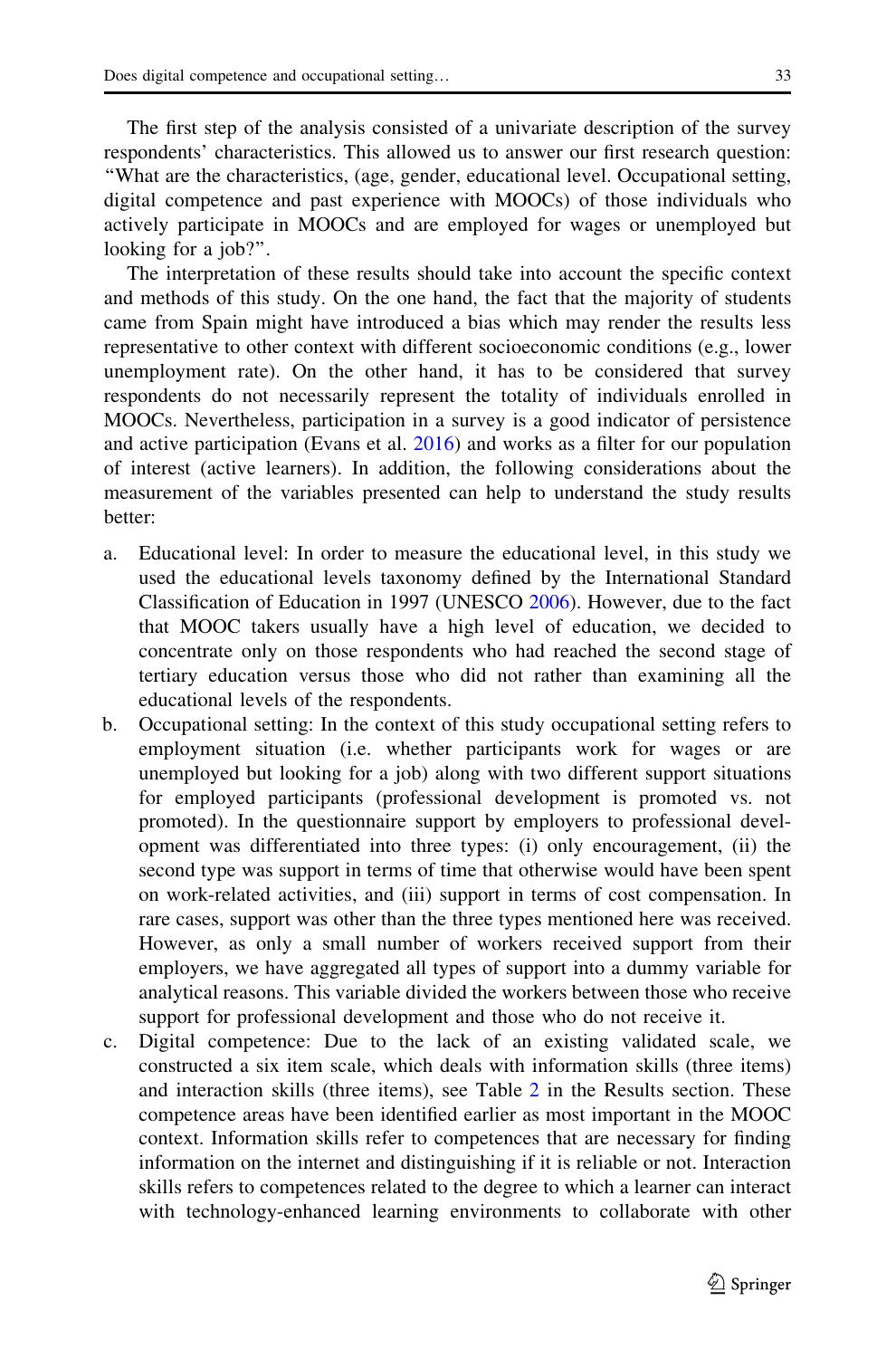learners. These two dimensions of the scale contain items that represent the basic skills required to follow MOOCs successfully. Principal Component Analysis (PCA) with orthogonal rotation was used to reduce the information of the original six items to these two dimensions and to estimate two independent scales that do not lead to collinearity problems. In the Results section we will present the items together with the factor loadings (Table [2\)](#page-10-0) and will go more in depth about the construct validity of the digital competence scale.

d. Past experience with MOOCs: We collected information about two variables: the number of MOOCs participants had enrolled in the past and the number they had completed. Only participants who had enrolled in at least one MOOC in the past were asked this question. Therefore, with regard to the enrolled MOOC takers, we distinguished for comparability reasons between MOOC takers who had been enrolled in zero MOOCs and those who had been enrolled in one or more MOOCs.

In a second step, the analysis focused on how different levels of digital competence and different occupational settings interplay and impacted the level of participation on MOOCs (Research questions 2, 3 and 4). The number of MOOCs enrolled was used to measure MOOC participation. Enrolment in MOOCS is not the same as participation. A considerable number of learners enroll in a MOOC but then never start it. However, past enrolment in MOOCs works as a good proxy for MOOC participation. It seems logical that the more MOOCs a learner enrolled in the past the higher the possibility that they actively participated in them is. This is confirmed by the fact that the number of MOOCs a student enrolls in and the number of MOOCs she/he completes are highly correlated<sup>1</sup> ( $\rho = 0.84$ ,  $p < 0.001$ ). In addition, focusing on the number of enrolled MOOCs allowed us to include in our analysis individuals who were participating for first when they responded to the questionnaire.

In order to answer our research questions, we estimated the number of MOOCs that students enrolled in (EM) as a function of a vector of:

- a. Learners' socio-demographic characteristics: Age (A) is a continuous variable and gender (G) a nominal variable. Level of education differentiated among respondents who reached the second stage of tertiary education and those who did not reach this stage. The dummy variable  $(E)$  represented this situation.
- b. Occupational setting (OS). Occupational setting is a nominal variable containing 3 possible categories: unemployed but looking for a job (UN), worker without employer support (WnS) and worker with employer support (WS). This variable was split into dummy variables for inclusion in the regression.
- c. Learner's Digital competence: Digital competence areas of interest were represented by two uncorrelated factors from PCA. Therefore, information (INF) and interaction (INT) areas were continuous variables.

<sup>&</sup>lt;sup>1</sup> We used Spearman's correlation because we assumed non-linear relationship.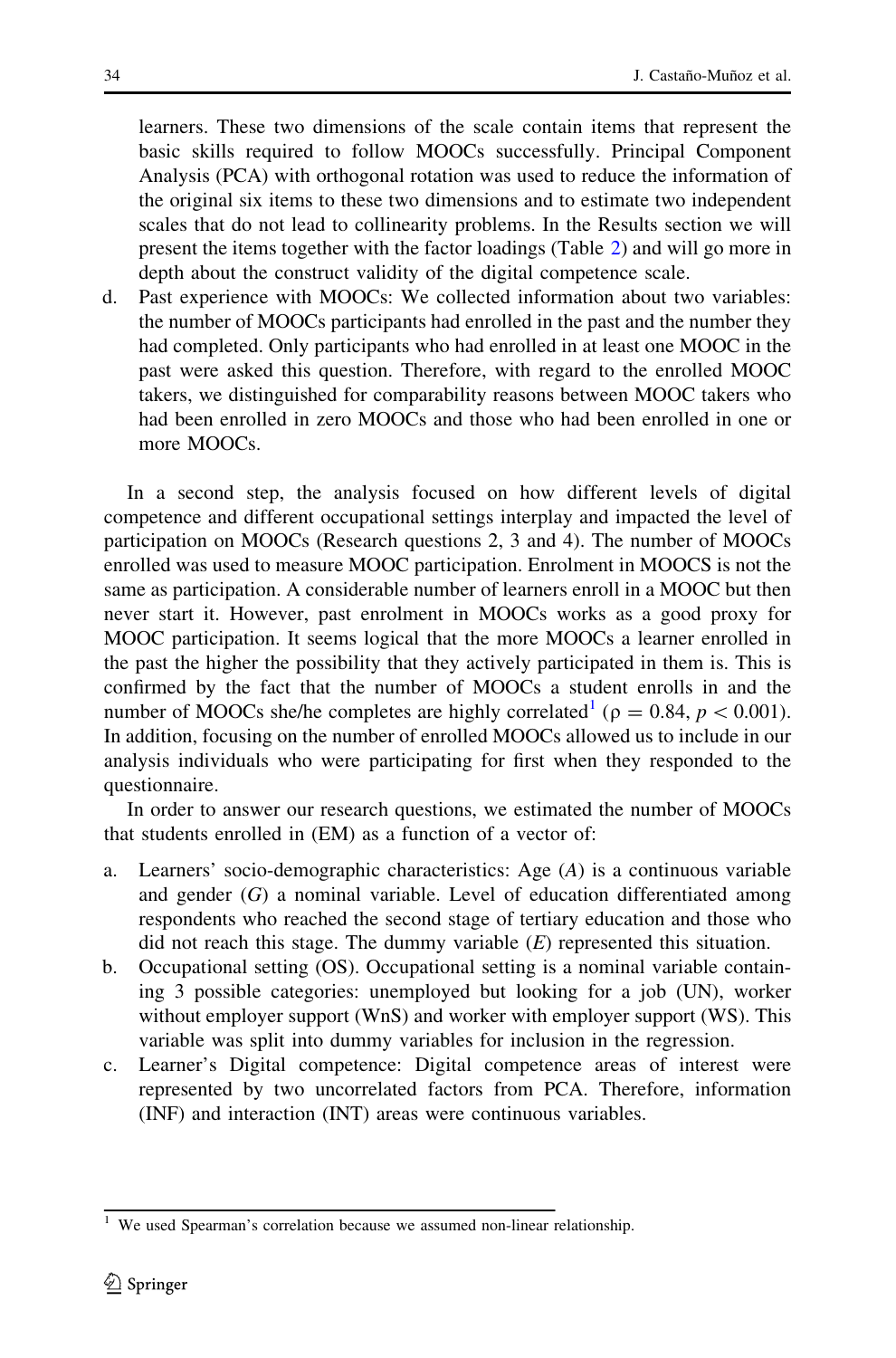The number of MOOCs enrolled on in the past is a count variable and therefore a Poisson regression is needed to estimate it. In addition, in our model, occupational setting is seen as a moderator variable (Hayes [2013](#page-17-0)) of the effect of INF and INT on EM (See Fig. 3). We decided to replicate the Poisson regression (1) using interactions between variables and (2) not using them. Consequently, the statistical analysis done is described by the following basic equations:

$$
ln(EM) = b_0 + b_1A + b_2A^2 + b_3G + b_4E + b_6INF + b_7INT + b_{51}WS + b_{52}WnS + b_{53}UN + errorterm
$$

$$
ln(EM) = b_0 + b_1A + b_2A^2 + b_3G + b_4E + b_6INF + b_7INT
$$
  
+  $b_{51}WS + b_{51-6}WS * INT + b_{51-7}WS * INF$   
+  $b_{52}WnS + b_{52-6}WnS * INT + b_{52-7}WS * INF$   
+  $b_{53}UN + b_{53-6}UN * INT + b_{53-7}UN * INF + error term$ 

Or

$$
ln(EM) = b_0 + b_1A + b_2A^2 + b_3G + b_4E + b_{51}WS + b_{52}WnS + b_{53}UN + (b_6 + b_{51}\_6WS + b_{52}\_6WnS + b_{53}\_6UN)INT
$$
 (2)  

$$
(b_7 + b_{51}\_7WS + b_{52}\_7WnS + b_{53}\_7UN)INF + error term
$$



Fig. 3 Statistical model of the current study. Regression models did not include UN because it was selected as reference category. In order to show that, betas related to UN are greyed in the graph and equations

 $(1)$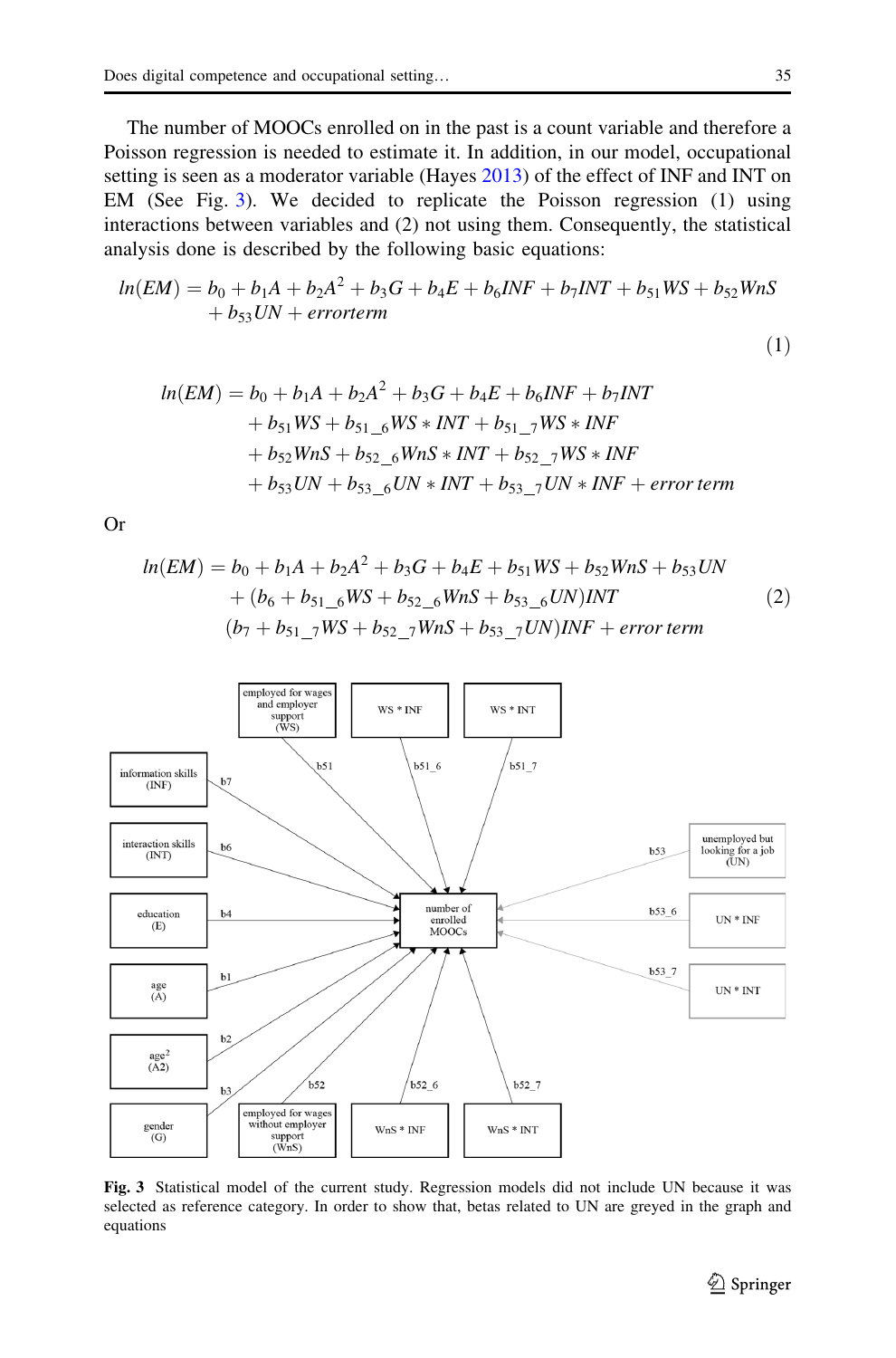In order to check the robustness of the models we decided to replicate these two basic equations using different sample combinations on the basis of the following criteria:

- 1. Using the full sample vs using a sample of respondents who declared they had experience in up to 30 MOOCs, and therefore excluding the higher extreme of this variable, and,
- 2. Using the full sample vs using a sample of respondents who had already participated in a MOOC before participating in the one where they responded the survey.

The eight resulting regression models were conducted using STATA software and its results are presented in the results section (Table [4\)](#page-13-0).

On the light of the result of the regression analysis, we explored a possible cause of the difference in MOOC participation between workers witch employers support training activities and workers who do not have this support. In order to explore a possible substitution effect between MOOCs and non-MOOC training, we used two variables that measure the number of hours devoted on non-MOOC training during last month and week respectively. We performed a difference of means in this variables between the two groups of workers. Results are presented in the point ''Influence of occupational setting on MOOC participation.

## **Results**

In order to answer the research questions, we present the results in the same order that we posed them. Table [1](#page-9-0) shows the demographics (gender, age and level of education) of the individuals per MOOC. Although the subpopulation of interest is  $n = 951$ , the number of respondents differ in the variable occupational setting due to no-response of some individuals.

Overall, the percentage of women who participated in the MOOCs included in the study is around 56 %. This is considerably higher than the 2:1 male to female rate found in some U.S studies (Glass et al. [2016\)](#page-18-0). This finding could be explained by the fact that the MOOCs in our sample did not include the usual IT or engineering courses. The male–female ratio varies according to the topic of the MOOC. More women tend to participate in Hands-on ICT and test anxiety courses (over 70 %), whereas fewer participate in business intelligence and entrepreneurship courses (38 and 42 % respectively).

The mean age of men and women in our population is similar  $(M = 42.9 S D = 9$ and  $M = 41.6$  SD = 9.5 respectively), the median age is 43. These figures are higher than reported in other studies. For example, Ho et al. [\(2015](#page-17-0)) reported a median age of less than 30 years in Harvardx and MITx courses and Zhenghao et al. [\(2015](#page-18-0)) report a median age of 41 for Coursera MOOCs. Although longitudinal research suggested that the average age of MOOC learners is increasing, (Glass et al. [2016\)](#page-18-0), the high mean age in our data may be caused by the fact that we were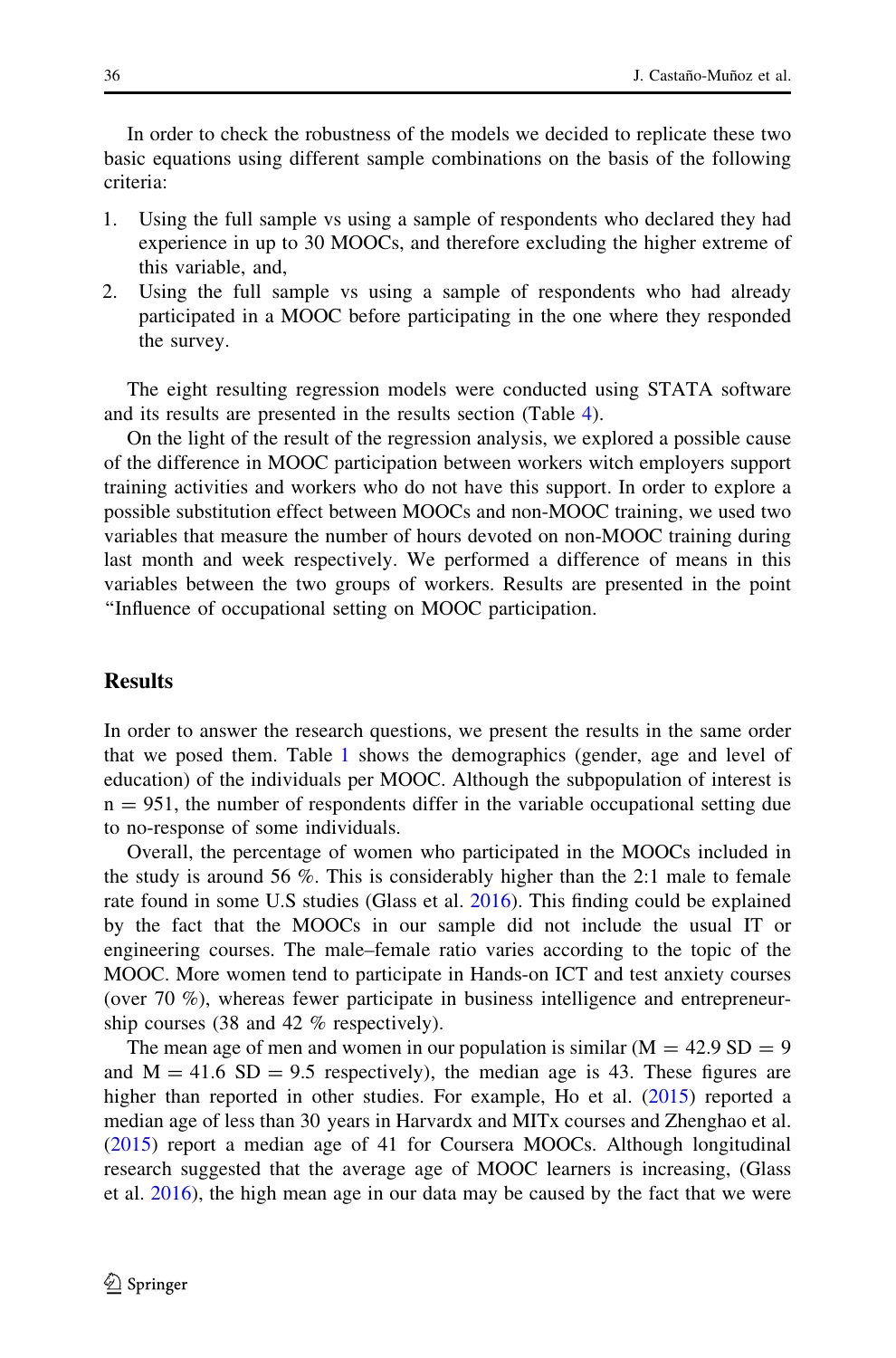|                            | <b>MOOCs</b>                                       |                 |                 |                     |                  | Total     |
|----------------------------|----------------------------------------------------|-----------------|-----------------|---------------------|------------------|-----------|
|                            | <b>Business</b><br>intelligence                    | Hands-on<br>ICT | Test<br>anxiety | Blended<br>learning | Entrepreneurship |           |
| Gender $(n = 951)$         |                                                    |                 |                 |                     |                  |           |
| Male                       | 160                                                | 39              | 115             | 15                  | 71               | 400       |
| Female                     | 100                                                | 104             | 280             | 16                  | 51               | 551       |
| Age <sup>a</sup> (n = 951) |                                                    |                 |                 |                     |                  |           |
| Male                       | 41.3(9.1)                                          | 44.6(6.8)       | 44.0(9.2)       | 50.8(9.8)           | 42.0(8.6)        | 42.9(9)   |
| Female                     | 41.0(9.4)                                          | 42.6(7.3)       | 41.1(10.1)      | 48.1 (7.9)          | 41.3(10.2)       | 41.6(9.5) |
| Education ( $n = 951$ )    |                                                    |                 |                 |                     |                  |           |
|                            | Without 2nd stage of tertiary education            |                 |                 |                     |                  |           |
| Male                       | 60                                                 | 10              | 60              | $\overline{4}$      | 33               | 167       |
| Female                     | 28                                                 | 20              | 90              | $\overline{4}$      | 25               | 167       |
|                            | With 2nd stage of tertiary education               |                 |                 |                     |                  |           |
| Male                       | 100                                                | 29              | 55              | 11                  | 38               | 233       |
| Female                     | 72                                                 | 84              | 190             | 12                  | 26               | 384       |
|                            | Occupational setting $(n = 815)$                   |                 |                 |                     |                  |           |
| Unemployed                 |                                                    |                 |                 |                     |                  |           |
| Male                       | 33                                                 | $\overline{2}$  | 33              | 2                   | 34               | 104       |
| Female                     | 27                                                 | 6               | 121             | $\mathbf{1}$        | 30               | 185       |
|                            | Worker without support to professional development |                 |                 |                     |                  |           |
| Male                       | 63                                                 | 16              | 54              | $\mathbf{1}$        | 21               | 155       |
| Female                     | 46                                                 | 39              | 108             | 5                   | 13               | 211       |
|                            | Worker with support to professional development    |                 |                 |                     |                  |           |
| Male                       | 24                                                 | 12              | 13              | 8                   | 8                | 65        |
| Female                     | 12                                                 | 43              | 26              | 8                   | 6                | 95        |

<span id="page-9-0"></span>Table 1 Demographics and occupational status of the selected subsample

n respondents for each variable in parenthesis

 $^{\rm a}$  M (SD)

selecting only learners who were currently working or looking for a job, and excluding younger people such as students.

Unsurprisingly, the vast majority of our sample (81 %) have completed tertiary education and 65 % have completed a second stage of tertiary education. (70 % of women and 58 % of men). This is in line with the high educational levels reported in previous research on MOOCs (Ho et al. [2015](#page-17-0)).

Around one-third of our sample of interest (35 %) was unemployed but looking for a job and the rest (65 %) was employed. Among those individuals who were currently working only one-third (30 %) received employer support for professional development activities. The proportion of unemployed/employed for wages in our sample differed from the data available for the US context (Christensen et al. [2013](#page-16-0))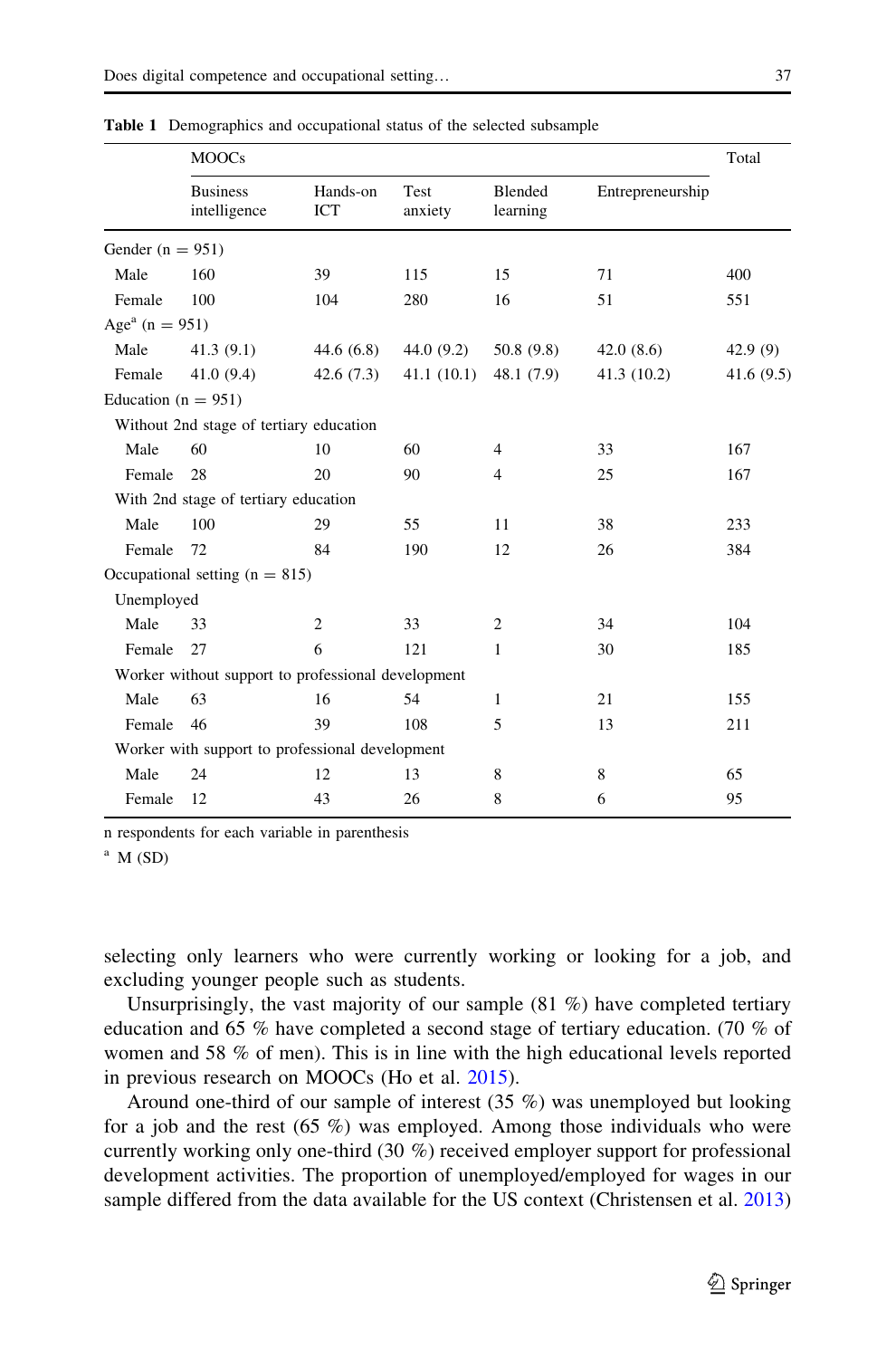<span id="page-10-0"></span>

Fig. 4 Digital competence

where focusing only on the subsample of learners who were either unemployed or workers for wages, the proportion is 11 % unemployed and 89 % employed...

Figure 4 shows the means for each of the digital competence items. Unsurprisingly, the data showed that our survey respondent's digital competence level was high according to the criteria usually applied for measuring digital competence in the wider population.

The results of PCA carried out to reduce the information of the six items into two scales are shown in Table 2. The 2-factor solution fitted well with the measurement of our theoretical concepts (factor  $1 =$  information skills and factor  $2 =$  interaction skills) and met the basic statistical requirements: eigenvalues of the factors are higher than 1 and the two factors together explain 80 % of the variance of the six original variables. These two factors will be used as variables in regression models which aim to answer aimed to respond to research questions 2, 3 and 4.

Finally, Table [3](#page-11-0) depicts the average number of MOOCs participants were enrolled in the past and the average number of MOOCs they completed. For comparability and presentation reasons we distinguished between MOOC takers with or without previous experience in MOOCs. The majority of our respondents had followed one or several MOOCS. Only 19 % were participating in a MOOC for the first time. The mean number of MOOCs taken by the learners with previous

| No. <i>item</i> | Item                                                  | observations $= 741$ ) | 2-factor solution (N of valid |
|-----------------|-------------------------------------------------------|------------------------|-------------------------------|
|                 |                                                       | Factor 1               | Factor 2                      |
| 1               | conduct an internet search using one or more keywords | 0.859                  |                               |
| 2               | judge the reliability of a website                    | 0.823                  |                               |
| 3               | reflect on my search process.                         | 0.861                  |                               |
| $\overline{4}$  | participate in a discussion forum                     |                        | 0.764                         |
| 5               | participate in an online chat session                 |                        | 0.903                         |
| 6               | use social media to interact with fellow students     |                        | 0.881                         |

Table 2 PCA for digital competences index: factor loadings with a 2-factor (rotated) solution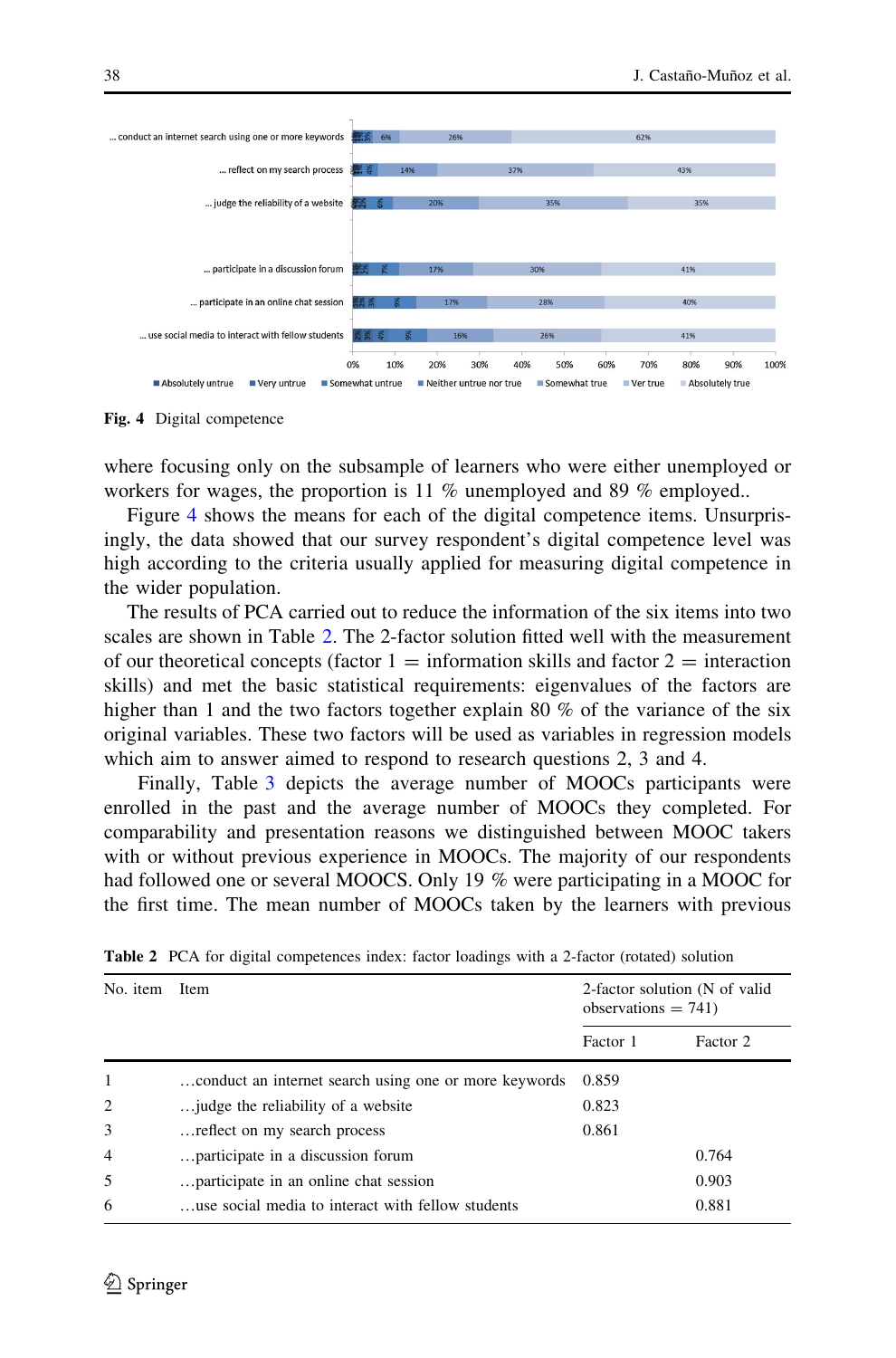|                                 | rage number of MOOCs enrolled and completed      |                             |                                                |                  |                      |
|---------------------------------|--------------------------------------------------|-----------------------------|------------------------------------------------|------------------|----------------------|
| MOOCs                           |                                                  |                             |                                                |                  | Total                |
| <b>Business</b><br>intelligence | Hands-on<br>ICT                                  | <b>Test</b><br>anxiety      | Blended<br>learning                            | Entrepreneurship |                      |
|                                 | $DCs$ enrolled (all, $n = 849)^a$ )              |                             |                                                |                  |                      |
|                                 | $\overline{100}$ $\overline{20}$ $\overline{10}$ | $\sim$ $\sim$ $\sim$ $\sim$ | $\lambda$ $\alpha$ $\lambda$ $\alpha$ $\alpha$ | $\sim$ $\sim$    | $\sim$ $\sim$ $\sim$ |

<span id="page-11-0"></span>Table 3 Average number

intelligence Number MOOCs enrolled Male 4.03 (6.2) 2.6 (4.5) 6.8 (7.7) 4.9 (7.7) 7 (8.9) 5.3 (7.3) Female  $3.7 \ (3.99)$   $2.0 \ (3.5)$   $6 \ (6.0)$   $3.1 \ (7.5)$   $6.6 \ (6.9)$   $4.8 \ (5.7)$ Number MOOCs enrolled (one or more MOOCs in the past,  $n = 687$ )<sup>a</sup> Male 5.4 (6.7) 4.3 (5.1) 7.5 (7.8) 4.9 (7.7) 7.6 (9.1) 6.5 (7.6) Female  $4.7 \ (3.9)$   $3.92 \ (4.1)$   $6.6 \ (5.9)$   $4.6 \ (8.9)$   $7.5 \ (7.0)$   $6.0 \ (5.8)$ Number MOOCs completed in the past  $(n = 687)^{a}$ Male 4.7 (6.7) 2.8 (4.2) 5.6 (6.2) 1.8 (3.03) 5.8 (9.2) 4.9 (6.9) Female 4.0 (3.6) 2.8 (3.7) 4.6 (5.1) 2.1 (6.08) 5.7 (7.0) 4.33 (5.1)

 $^{\rm a}$  M(SD)

experience with MOOCs was around 6 and most of them had taken more than one MOOC in the past. Participants enrolled on a mean of around 6 MOOCs and completed a mean of more than 4.

#### Influence of occupational setting on MOOC participation

Our findings (see Table [4\)](#page-13-0) showed that MOOCs were an important part of nonformal learning for individuals who were facing difficulties in the labour market. The unemployed in our sample tended to participate in MOOCs more than the employed, and indeed the estimates showed that this is one of the most important variables for predicting the number of MOOCs a learner will enroll in.

When we focus on workers, the regression models showed how those who have their employer support for professional development activities participated less in MOOCs than those who do not have this support. This was true in the models where all learners were included. In order to determine what the main cause for this was, we compared the level of participation in non-MOOC learning activities of the two groups. We focused on participation in the last month and last week. The results showed that the number of hours devoted to non-MOOC learning was higher for learners with employer support than the hours devoted by learners without support (mean = 5.9 h/week and 4.9/week,  $t = -1.7321$   $p = 0.04$  and 25 and 19 h/month  $t = -2.12$  9  $p = 0.016$  respectively). This result supported the hypothesis that workers with employer support participate in MOOCs less often than those who have employer support because they participate more frequently in other training activities.

#### Influence of digital competence on MOOC participation

The level of digital competence in the areas measured played a key role in the decision to enrol on MOOCs. The results presented in Table [4](#page-13-0) indicated that both information and interaction skills were important. However, our estimates for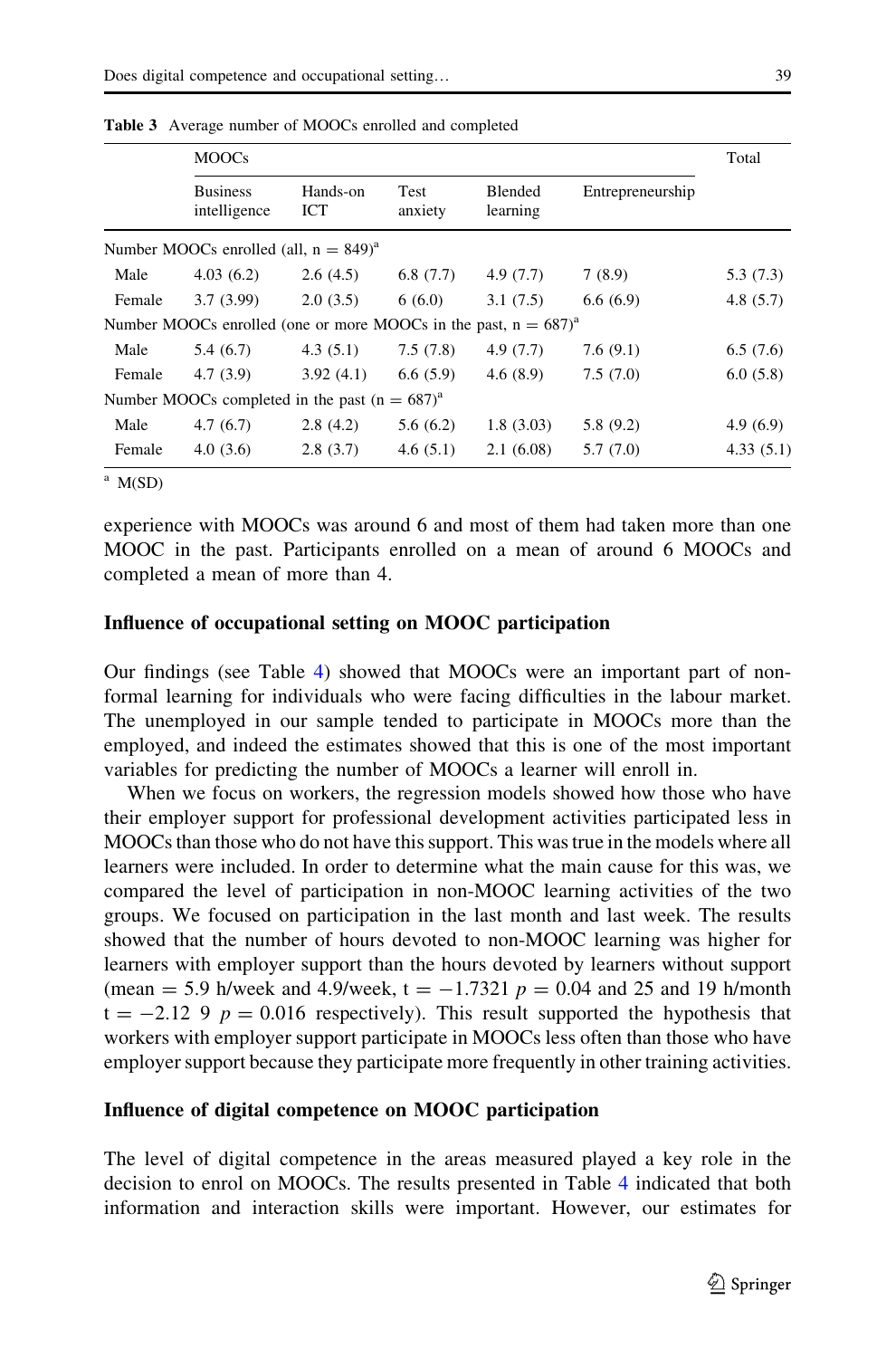interactions skills were higher and more stable than those for information skills, revealing interaction as a key area of digital competence for MOOC participation. This result was consistent with previous research which showed how interaction skills were more important than information skills for taking advantage of and being successful in online courses (Bernard et al. [2009;](#page-16-0) Castaño-Muñoz et al. [2014\)](#page-16-0).

#### Impact of digital competence in different occupational settings

When analyzing the interactions proposed in the model (models 2, 4, 6 and 8 in Table [4](#page-13-0)), the fact that occupational setting plays a moderator role of occupational setting in the effect of interaction skills was clear. The fact of being unemployed or employed with employer support to professional development maximized the impact of having good digital interaction skills. Therefore, unsupportive settings were hindering the possibilities of using communication competences for MOOC participation. This was especially relevant because as seen before communication skills were important determinants of participation in MOOCs.

On the other hand, the moderator role played by occupational setting in the effect of digital information competence was not stable among the proposed models. In the models where the whole population was included it seemed being occupied with support of the employer increased the effect of information competences. However, this relationship disappeared when we analyzed the regressions without including people who declared they had enrolled on more than 30 MOOCs. Indeed, in the regressions where we left out participants who were taking their first MOOC (models 7 and 8) the effect was reversed and negative. So our data did not allow to confirm that occupational setting plays a moderator role for information skills.

#### Impact of other variables

According to our estimates in Table [4,](#page-13-0) age played a positive role in MOOC enrolment. In addition, in the models where interactions were included a quadratic relationship was found which indicates that the positive effect on MOOC enrolment declined for older students. This relationship makes sense because young people tend to have more ''fresh'' knowledge and skills and need less up- or re-skilling. On the other hand, the quadratic relationship could be interpreted as a sign of older workers participating less in training activities simply because they had less careertime to benefit from the new skills acquired.

In all the proposed models women tended to participate in MOOCs less often than men. However, this trend was smaller in the models where extremes (people with more than 30 MOOCS) were eliminated, indicating that there were fewer women in the extreme end of the distribution. Finally, those respondents with the highest levels of education (second stage tertiary education) enrolled more often than those with first stage tertiary education.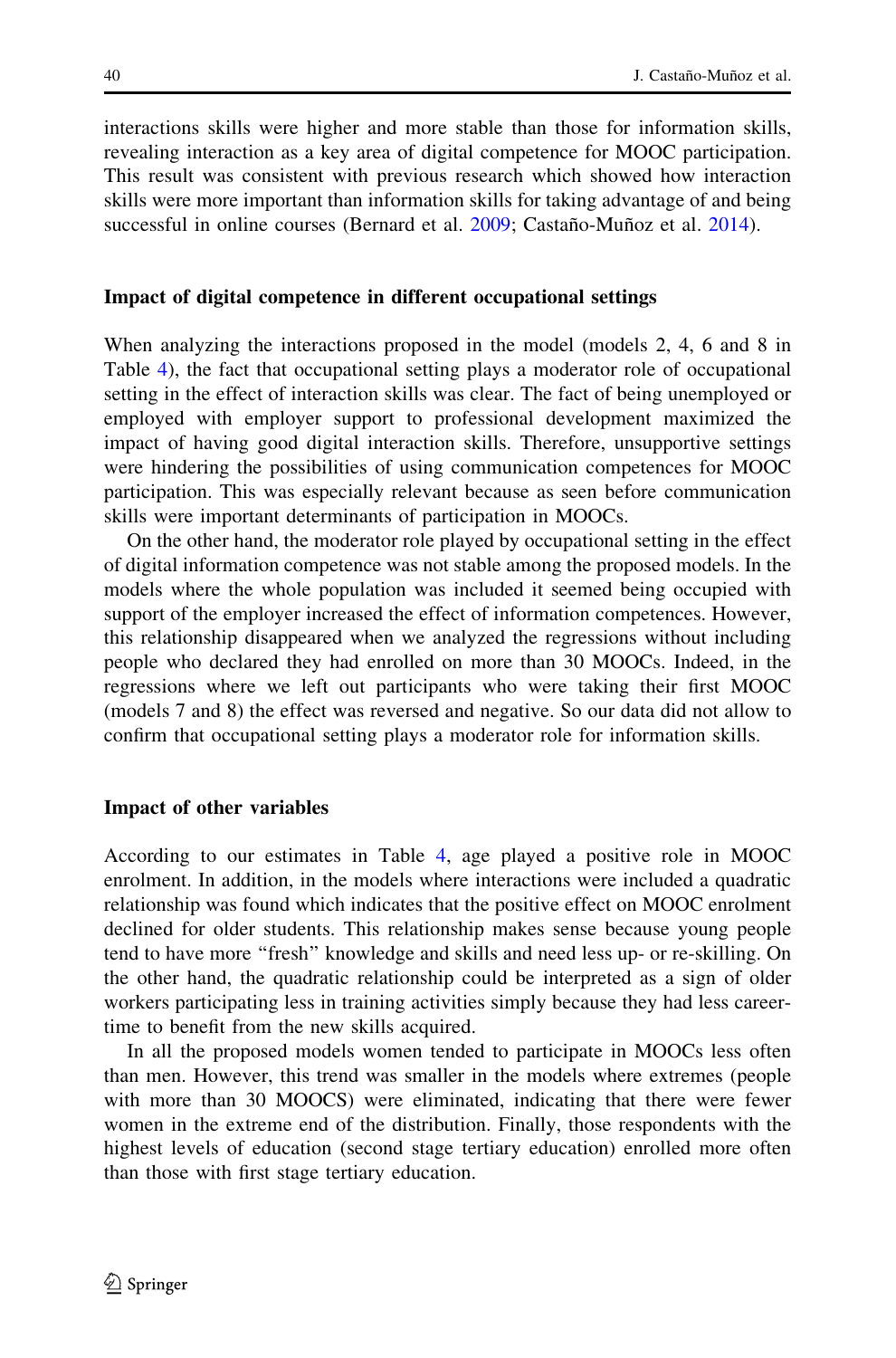<span id="page-13-0"></span>

|                                                     | ТTV         |                           |              |                       | Without extremes $(\leq 30)$ |                       |             |                       |
|-----------------------------------------------------|-------------|---------------------------|--------------|-----------------------|------------------------------|-----------------------|-------------|-----------------------|
|                                                     | Ę           | $\widetilde{\mathcal{R}}$ | Ę            | $\widetilde{\lambda}$ | 딓                            | $\widetilde{\lambda}$ | Ę           | $\widetilde{\lambda}$ |
| $(b1)$ Age                                          | $0.030*$    | $0.048***$                | $0.030^{+}$  | $0.049**$             | 0.018                        | $0.038**$             | 0.017       | $0.041**$             |
|                                                     | (0.02)      | (0.01)                    | (0.02)       | $(0.01)$              | (0.02)                       | $(0.02)$              | $(0.02)$    | (0.01)                |
| $(b2)$ Age2                                         | $-0.000$    | $-0.001**$                | $-0.000$     | $-0.001**$            | $-0.000$                     | $-0.000*$             | $-0.000$    | $-0.000\hbox{*}$      |
|                                                     | $(0.00)$    | $(0.00)$                  | $(0.00)$     | $(0.00)$              | (0.00)                       | $(0.00)$              | $(0.00)$    | $(0.00)$              |
| (b3) Gender: woman                                  | $-0.156***$ | $-0.135***$               | $-0.159***$  | $-0.133***$           | $-0.088*$                    | $-0.066^{+}$          | $-0.087*$   | $-0.058^{+}$          |
|                                                     | (0.03)      | $(0.03)$                  | (0.03)       | (0.03)                | (0.03)                       | (0.03)                | (0.03)      | (0.03)                |
| (b4) Education (with Higher education)              | $0.115*$    | 0.055                     | $0.134***$   | 0.060                 | $0.155***$                   | $0.090 +$             | $0.170***$  | $0.088^+$             |
|                                                     | (0.05)      | (0.05)                    | (0.05)       | $(0.05)$              | (0.05)                       | (0.05)                | (0.05)      | (0.05)                |
| (b51) Employed without support (1)                  | $-0.256***$ | $-0.187$ ***              | $-0.251***$  | $-0.182***$           | $-0.193***$                  | $-0.126***$           | $-0.198***$ | $-0.129***$           |
|                                                     | (0.04)      | (0.04)                    | (0.04)       | $(0.04)$              | (0.04)                       | (0.04)                | $(0.04)$    | (0.04)                |
| $\ominus$<br>(b52) Employed with support            | $-0.371***$ | $-0.143***$               | $-0.402$ *** | $-0.149**$            | $-0.439***$                  | $-0.198***$           | $-0.465***$ | $-0.211***$           |
|                                                     | (0.05)      | (0.05)                    | (0.05)       | $(0.05)$              | (0.05)                       | (0.05)                | $(0.05)$    | (0.05)                |
| (b7) Information skills                             | $0.099***$  | $0.067***$                | $0.063+$     | $0.060^{+}$           | $0.069***$                   | $0.040*$              | 0.010       | $0.008\,$             |
|                                                     | (0.02)      | (0.02)                    | (0.03)       | $(0.03)$              | (0.02)                       | (0.02)                | $(0.03)$    | (0.03)                |
| (b52_7) Information*Employed without support $(2)$  |             |                           | 0.019        | 0.030                 |                              |                       | $0.085*$    | $0.094*$              |
|                                                     |             |                           | (0.04)       | $(0.04)$              |                              |                       | (0.04)      | (0.04)                |
| (b51_7) Information*Employed with support (2)       |             |                           | $0.122*$     | $-0.071$              |                              |                       | 0.063       | $-0.114*$             |
|                                                     |             |                           | (0.06)       | $(0.06)$              |                              |                       | (0.06)      | (0.05)                |
| (b6) Interaction skills                             | $0.116***$  | $0.074***$                | $0.177***$   | $0.134***$            | $0.092***$                   | $0.048***$            | $0.123***$  | $0.082**$             |
|                                                     | (0.02)      | $(0.02)$                  | (0.03)       | $(0.03)$              | (0.02)                       | $(0.02)$              | (0.03)      | (0.03)                |
| without support (3)<br>(b52_6) Interaction*Employed |             |                           | $-0.133***$  | $-0.117***$           |                              |                       | $-0.077*$   | $-0.065$ <sup>+</sup> |
|                                                     |             |                           | (0.04)       | (0.04)                |                              |                       | (0.04)      | (0.04)                |
| with support (3)<br>(b51_6) Interaction*Employed    |             |                           | $-0.004$     | 0.024                 |                              |                       | 0.054       | 0.090                 |

Table 4 Regression models

Table 4 Regression models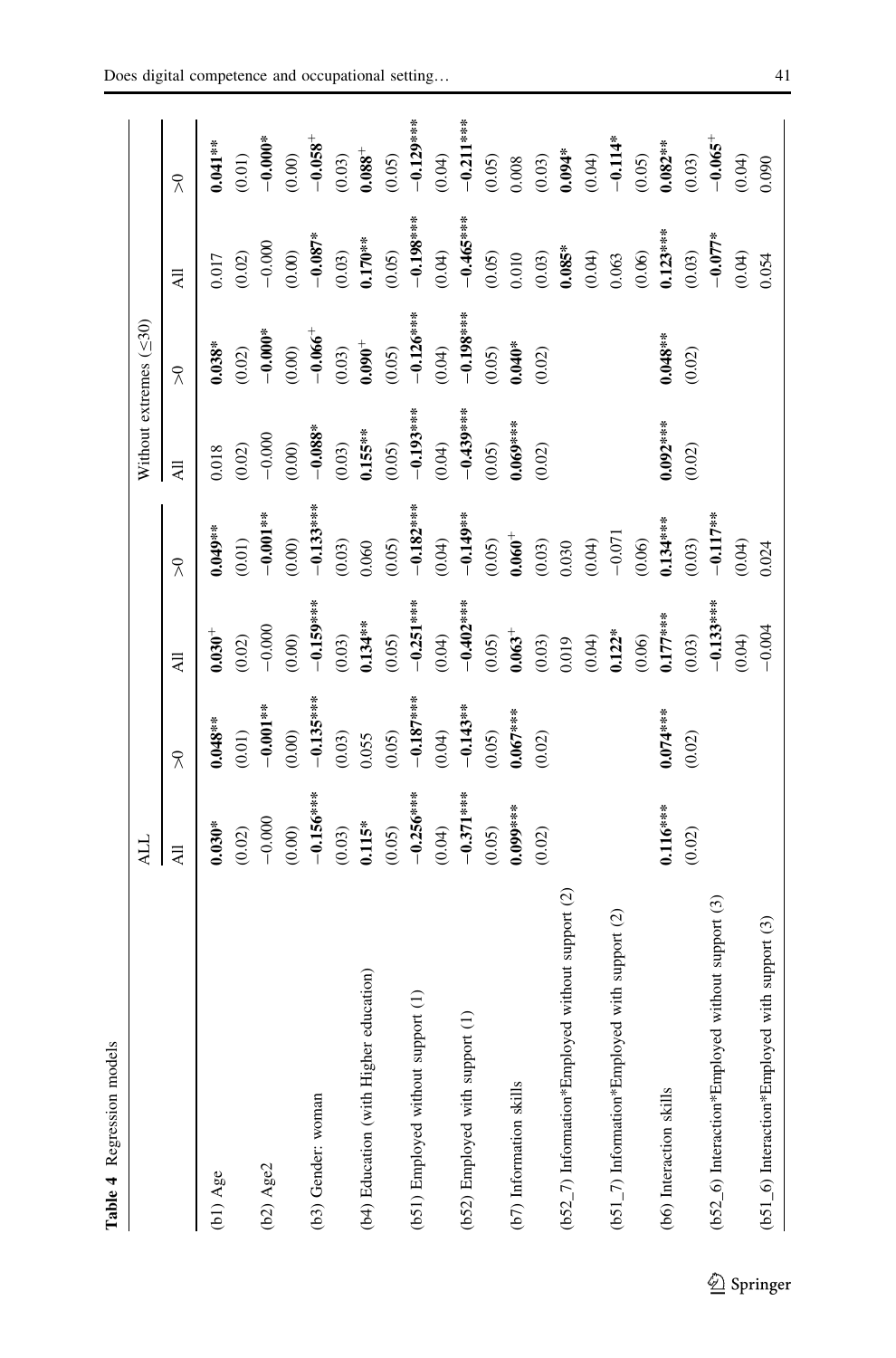| Table 4 continued                                        |                          |                            |                                                  |                                                    |                             |                              |                                       |                                        |
|----------------------------------------------------------|--------------------------|----------------------------|--------------------------------------------------|----------------------------------------------------|-----------------------------|------------------------------|---------------------------------------|----------------------------------------|
|                                                          | <b>ALL</b>               |                            |                                                  |                                                    |                             | Without extremes $(\leq 30)$ |                                       |                                        |
|                                                          | .<br>국                   | $\approx$                  | $\overline{z}$                                   | $\frac{1}{2}$                                      | .<br>국                      | $\frac{1}{2}$                | $\overline{A}$                        | $\sqrt{2}$                             |
|                                                          |                          |                            |                                                  |                                                    |                             |                              |                                       |                                        |
| (b0) Constant                                            |                          |                            | $(0.06)$<br>1.052 <sup>**</sup><br>(0.32)<br>741 | $(0.06)$<br>0.967 <sup>**</sup><br>$(0.32)$<br>589 |                             |                              | $(0.06)$<br>1.099***<br>(0.33)<br>735 | $(0.07)$<br>0.935**<br>$(0.32)$<br>583 |
|                                                          | 1.048**<br>(0.32)<br>741 | $1.009**$<br>(0.32)<br>589 |                                                  |                                                    | $1.092***$<br>(0.33)<br>735 | $1.013**$<br>(0.32)<br>583   |                                       |                                        |
| Щ                                                        |                          |                            |                                                  |                                                    |                             |                              |                                       |                                        |
| Bold values are statistically significant ( $p < 0.05$ ) |                          |                            |                                                  |                                                    |                             |                              |                                       |                                        |

 $2$  Springer

(1) Reference unemployed, (2) Reference Information\*Unemployed, (3) Reference || Communication\*Unemployed. (2) Standard error coefficients in parentheses. (3)

\*\* + 0.1,  $p < 0.1$ ;  $p < 0.05$ ; \*\*  $p < 0.01$ ; \*\*\*  $p < 0.001$ \*,  $^+$  0.1,  $p < 0.1$ ;  $p < 0.05$ ; \*\*  $p < 0.01$ ; \*\*\*  $p < 0.001$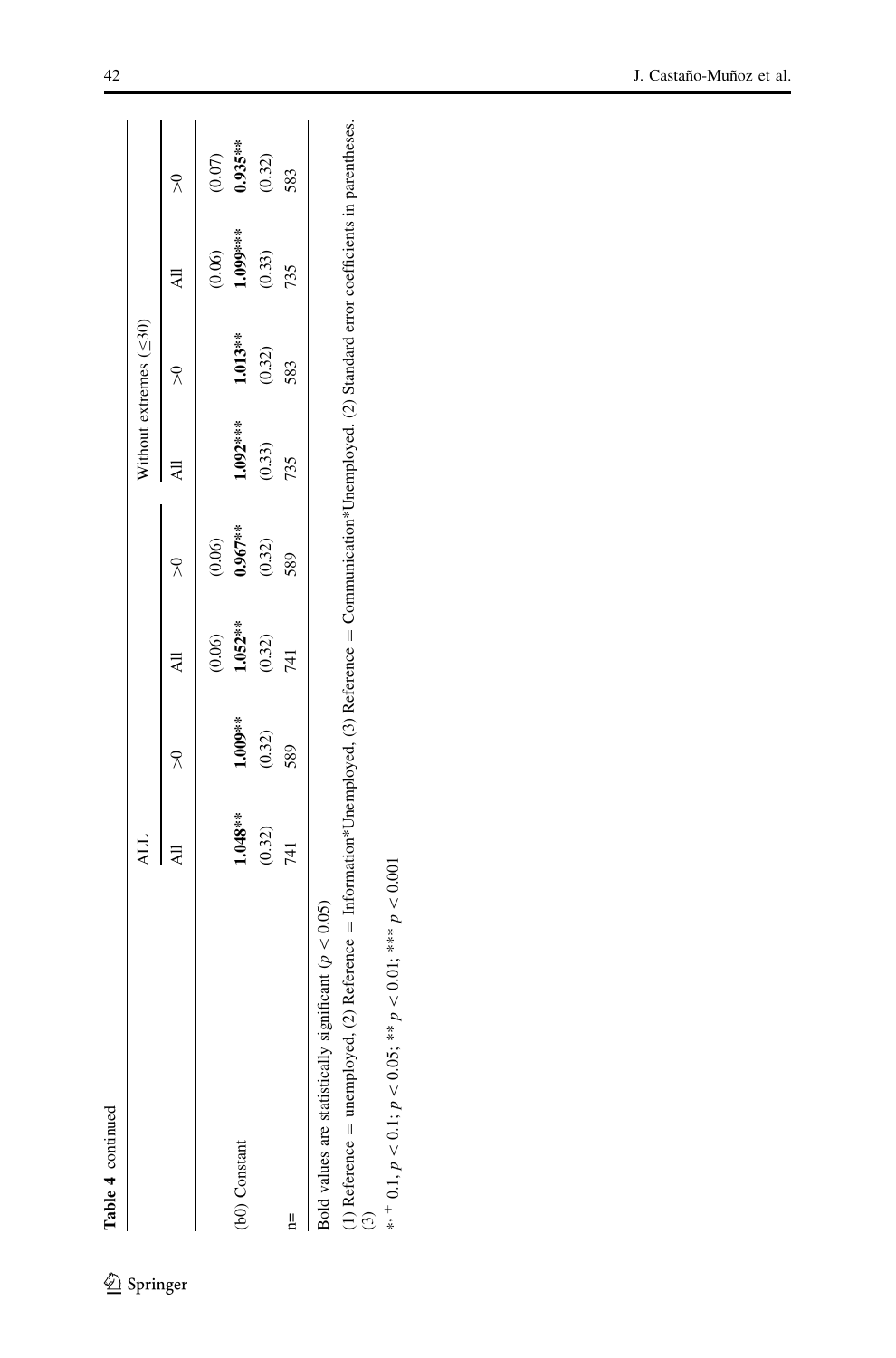## Conclusion and discussion

The results of our study confirmed that MOOCs were a well-accepted alternative for unemployed people with a higher educational level and those workers who did not received support for professional development. Unemployed people looking for a job may be more motivated to re/up skill than workers because they need up-to-date skills in order to increase their chances of (re)enter in the labour market. This result was consistent with the findings presented elsewhere (Castaño-Muñoz et al. [2016](#page-16-0)) that showed how in Spain specifically, the unemployment rate<sup>2</sup> for individuals with higher education was 14 % in the first quarter of  $2015^3$  and double (29 %) among comparable MOOC learners.

On the other hand, lack of employer support for professional development was usually associated to low level responsibility or routine jobs (Grund and Martin [2010\)](#page-17-0) where there was no need for high level skills. Therefore, workers who are not supported by their employers were possibly motivated to take MOOCs in order to substitute the lack of training from their employers and to increase their chances of moving to a better job, which possibly would match better with the typically high educational level of MOOC learners. In addition, MOOCs flexibility, and openness in time and entry point make it easier to overcome the difficulties of combining it with a job context in which professional development is not supported.

Interestingly, employees with employer support were less likely to participate in MOOCs. Our analysis suggests that these learners spent more time on other professional development activities. Perhaps these workers were working in high level positions jobs where traditional training was supported by the company. This could have caused them to enroll on relatively few MOOCs for their lifelong learning activities.

However, workers with high levels of digital interaction skills who were supported by the employer chose to participate in MOOCs more often than those with lower levels, who opted for traditional training. Those workers are in an ideal situation since they are able to benefit of the MOOC-world and the traditional training world, maximizing their possibilities of training.

Overall, for workers in Europe to benefit from open education and MOOCs, it is essential that they have a high level of digital skills. Enhancing digital skills, and especially digital interaction skills, can reduce training costs and make education more flexible. This finding showed that employers can also invest in the development of digital skills of their employees to equip them with the necessary requirement to be active learners in an open education context.

Currently some MOOC providers are emphasizing the offer of professional development and professionalization training. If the current trend continues, more research is needed to see if MOOCs are recognized by companies as quality and reliable courses which can partially replace traditional lifelong learning and professional development formats with more flexible ones. At present they are often not recognized as formal education and identity recognition continues to be an issue.

 $2$  Defined as the number of people unemployed as a percentage of the active population.

<sup>&</sup>lt;sup>3</sup> Source: Instituto Nacional de Estadística.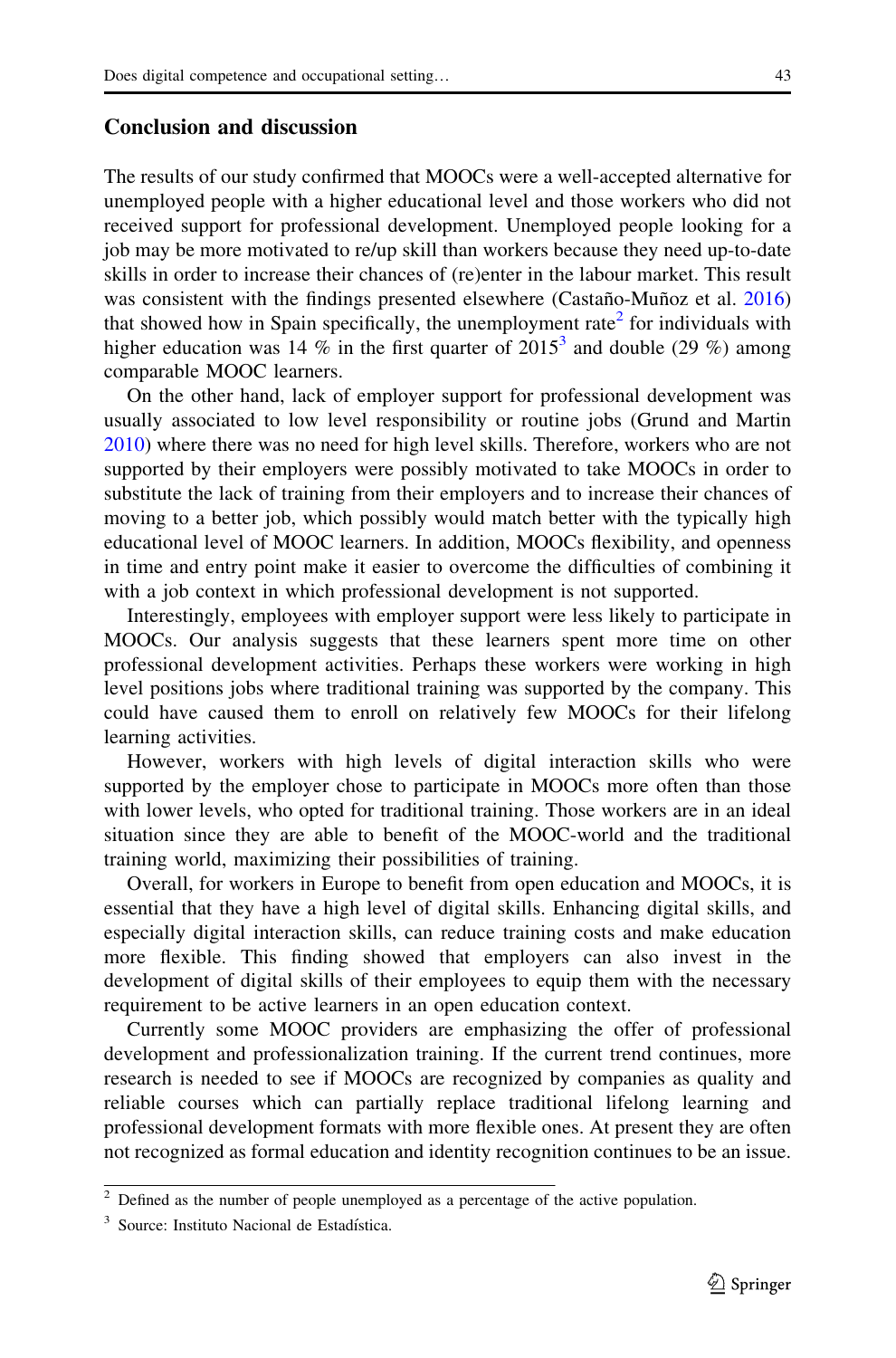<span id="page-16-0"></span>It also remains to be seen whether MOOCs can integrate tracks for learners with different preferences (Kalz and Specht [2013\)](#page-17-0). Flexible recognition options of activities in open education are another important research and policy challenge to address the current barriers for lifelong learning and the potential to address them with new technologies (Kalz [2015\)](#page-17-0).

The result of this study have the following limitations. Most of the participants came from Spain and it needs to be confirmed in the future if the relationships found can also be replicated in a more diverse set of MOOCs stemming from different countries. Specific characteristics such as the high unemployment rate in Spain might have biased some of the results. Due to a potential survival bias, MOOC participants who participate in online-surveys do not represent the whole population of MOOC participants. However, survey respondents could also be seen as a tool for filtering "active" participants (Evans et al. [2016](#page-17-0)). Nonetheless, the findings of the study remain valid beyond these limitations.

Acknowledgments This work has been partially funded by a tender (JRC/SVQ/2013/J.3/0035/NC) of the European Commission's Institute for Prospective Technological Studies (IPTS).

#### Compliance with ethical standards

Conflict of interest None.

Informed consent Participants to this research have declared their informed consent.

Open Access This article is distributed under the terms of the Creative Commons Attribution 4.0 International License ([http://creativecommons.org/licenses/by/4.0/\)](http://creativecommons.org/licenses/by/4.0/), which permits unrestricted use, distribution, and reproduction in any medium, provided you give appropriate credit to the original author(s) and the source, provide a link to the Creative Commons license, and indicate if changes were made.

## **References**

- Bernard, R. M., Abrami, P. C., Borokhovski, E., Wade, C. A., Tamim, R. M., Surkes, M. A., et al. (2009). A meta-analysis of three types of interaction treatments in distance education. Review of Educational Research, 79(3), 1243–1289. doi:[10.3102/0034654309333844](http://dx.doi.org/10.3102/0034654309333844).
- Blanden, J., Buscha, F., Sturgis, P., & Urwin, P. (2012). Measuring the earnings returns to lifelong learning in the UK. Economics of Education Review, 31, 501–514.
- Card, D., Kluve, J., & Weber, A. (2010). Active labour market policy evaluations: A meta-analysis. Economic Journal, 120, F452–F477.
- Castaño-Muñoz, J., Duart, J. M., & Sancho-Vinuesa, T. (2014). The Internet in face-to-face higher education: Can interactive learning improve academic achievement? British Journal of Educational Technology, 45(1), 149–159.
- Castaño-Muñoz, J., Punie, Y., & Inamorato, A. (2016). MOOCs in Europe: Evidence from pilot surveys with universities and MOOC learners, JRC policy brief. Retrieved from: [https://ec.europa.eu/jrc/](https://ec.europa.eu/jrc/sites/jrcsh/files/JRC%20brief%20MOOCs_JRC101956.pdf) [sites/jrcsh/files/JRC%20brief%20MOOCs\\_JRC101956.pdf](https://ec.europa.eu/jrc/sites/jrcsh/files/JRC%20brief%20MOOCs_JRC101956.pdf)
- Castaño-Muñoz, J., Redecker, C., Vuorikari, R., & Punie, Y. (2013). Open Education 2030: planning the future of adult learning in Europe. Open Learning, 28 (3). Retrieved from: [http://www.tandfonline.](http://www.tandfonline.com/doi/full/10.1080/02680513.2013.871199) [com/doi/full/10.1080/02680513.2013.871199](http://www.tandfonline.com/doi/full/10.1080/02680513.2013.871199)
- Christensen, G., Steinmetz, A., Alcorn, B., Bennett, A., Woods, D., & Emanuel, E. J. (2013). The MOOC phenomenon: Who takes massive open online courses and why? University of Pennsylvania. Retrieved from: [http://papers.ssrn.com/sol3/papers.cfm?abstract\\_id=2350964](http://papers.ssrn.com/sol3/papers.cfm%3fabstract_id%3d2350964)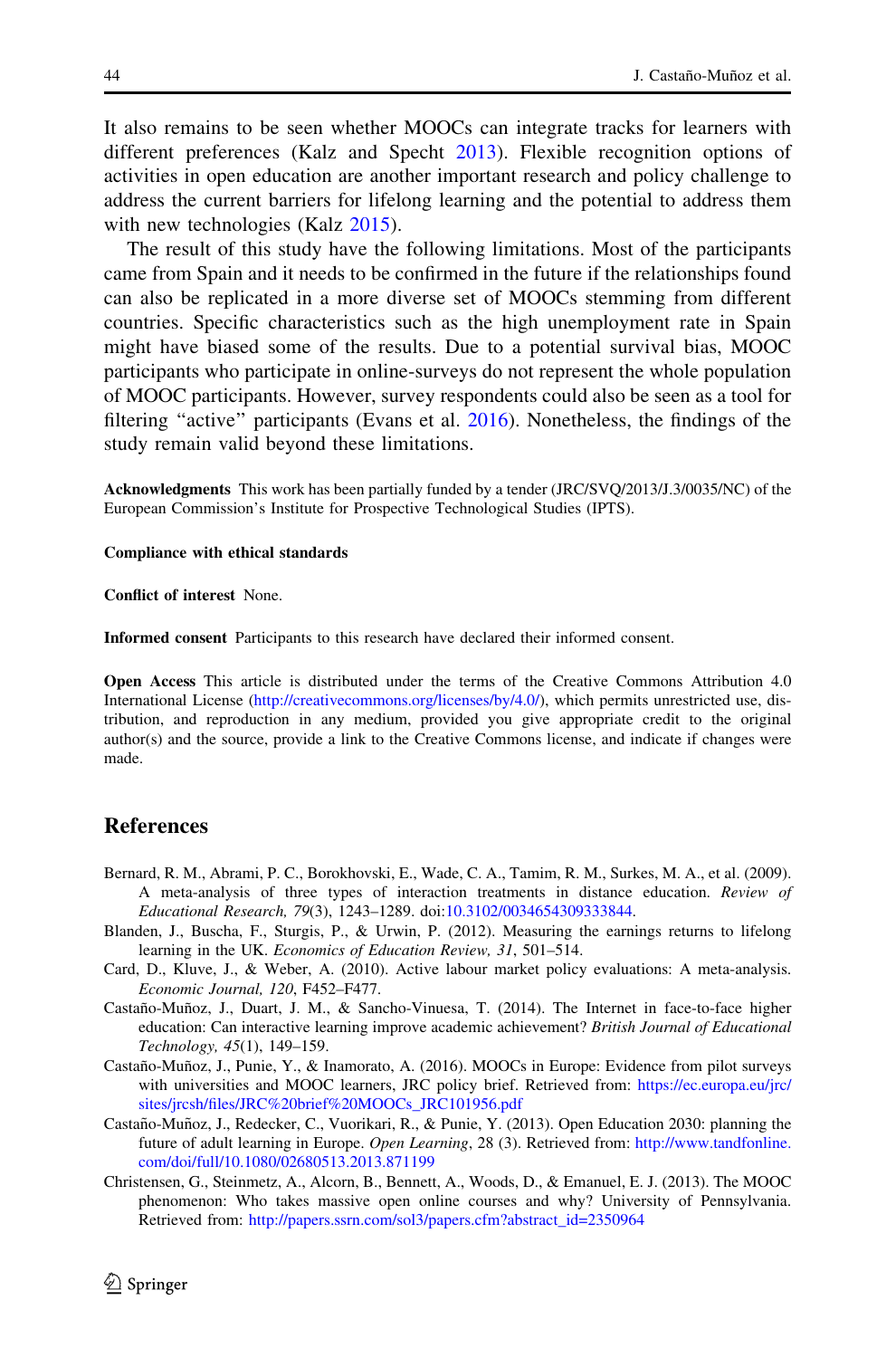- <span id="page-17-0"></span>European Commission. (2011). European agenda for adult learning and recent policy developments (Council resolution setting out a renewed European agenda for adult learning). Retrieved from [http://ec.europa.eu/education/adult/agenda\\_en.htm](http://ec.europa.eu/education/adult/agenda_en.htm)
- Evans, J. B., Baker, R. B., & Dee, T. (2016). Persistence patterns in massive open online courses (MOOCs). The Journal of Higher Education, 87(2), 206–242.
- Falconer, I., McGill, L., Littlejohn, A., & Boursinou, E. (2013). Overview and analysis of practices with open educational resources in adult education in Europe (OER4Adults). JRC-IPTS, European Commission. Luxembourg: Publications Office of the European Union. Retrieved from http:// ftp.jrc.es/EURdoc/JRC85471.pdf
- Fishbein, M., & Ajzen, I. (2010). Predicting and changing behavior: The reasoned action approach. New York: Psychology Press.
- Glass, C. R., Shiokawa-Baklan, M. S., & Saltarelli, A. J. (2016). Who takes MOOCs? New directions for Institutional Research, 167. Retrieved from: [http://onlinelibrary.wiley.com/doi/10.1002/ir.20153/](http://onlinelibrary.wiley.com/doi/10.1002/ir.20153/full) [full](http://onlinelibrary.wiley.com/doi/10.1002/ir.20153/full)
- Grund, C., & Martin, J. (2010). Determinants of further training: Evidence from Germany. IZA discussion Paper 5315. Retrieved from: http://ftp.iza.org/dp5315.pdf
- Hällsten, M. (2012). Is it ever too late to study? The economic returns on late tertiary degrees in Sweden. Economics of Education Review, 31(1), 179–194. doi[:10.1016/j.econedurev.2011.11.001](http://dx.doi.org/10.1016/j.econedurev.2011.11.001).
- Hayes, A. F. (2013). Introduction to mediation, moderation, and conditional process analysis: A regression-based approach. New York: The Guilford Press.
- Heckman, J., & Smith, J. (1999). The pre-programme earnings dip and the determinants of participation in a social programme implications for simple programme evaluation strategies. Economic Journal, 109, 1–73.
- Ho, A. D., Chuang, I., Reich, J., Coleman, C., Whitehill, J., Northcutt, C., Williams, J. J., Hansen, J., Lopez, G., & Petersen, R. (2015). HarvardX and MITx: Two years of open online courses (HarvardX Working Paper No. 10). Retrieved from: [http://dspace.mit.edu/bitstream/handle/1721.1/](http://dspace.mit.edu/bitstream/handle/1721.1/96825/SSRN-id2586847.pdf) [96825/SSRN-id2586847.pdf](http://dspace.mit.edu/bitstream/handle/1721.1/96825/SSRN-id2586847.pdf)
- Jenkins, A., Vignoles, A., Wolf, A., & Galindo-Rueda, F. (2002). The determinants and effects of lifelong learning. Centre for the Economics of Education, London School of Economics and Political Science.
- Jepsen, C., & Montgomery, M. (2012). Back to school: An application of human capital theory for mature workers. Economics of Education Review, 31(1), 168–178. doi:[10.1016/j.econedurev.2011.10.005](http://dx.doi.org/10.1016/j.econedurev.2011.10.005).
- Kalz, M. (2015). Lifelong learning and its support with new technologies. In J. D. Wright (Ed.), International encyclopedia of the social and behavioral sciences (Vol. 14, pp. 93–99). Oxford: Elsevier. doi[:10.1016/B978-0-08-097086-8.92006-3](http://dx.doi.org/10.1016/B978-0-08-097086-8.92006-3).
- Kalz, M., Kreijns, K., Walhout, J., Castaño-Munoz, J., Espasa, A., & Tovar, E. (2015). Setting-up a European cross-provider data collection on open online courses. The International Review of Research in Open and Distributed Learning (IRRODL)., 16(6), 62–77.
- Kalz, M., & Specht, M. (2013). If MOOCS are the answer, did we ask the right questions? Implications for the design of large-scale online-courses. Working paper 2013/25. Maastricht School of Management, Maastricht.
- Laal, M., & Salamati, P. (2011). Lifelong learning; Why do we need it? Procedia- Social and Behavior Sciences, 31, 399–403.
- Milligan, C., & Littlejohn, A. (2014). Supporting Professional Learning in a Massive Open Online Course. The International Review of Research in Open and Distributed Learning (IRRODL).15(5). 197-213.
- Radford, A. W., Robles, J., Cataylo, S., Horn, L., Thornton, J., & Whitfield, K. (2014). The employer potential of MOOCs: A mixed-methods study of human resources professionals' thinking on MOOCs. The International Review of Research in Open and Distributed Learning (IRRODL).,  $15(5)$ , 1-25.
- Ryan, R., & Deci, E. (2000). Self-determination theory and the facilitation of intrinsic motivation, social development, and well-being. American Psychologist, 55, 68–78.
- Schuetze, H., & Slowey, M. (2002). Participation and exclusion: A comparative analysis of nontraditional students and lifelong learners in higher education. Higher Education, 44, 309–327.
- UNESCO (2006). International Standard Classification of Education: ISCED 1997. Retrieved from [http://](http://www.uis.unesco.org/Library/Documents/isced97-en.pdf) [www.uis.unesco.org/Library/Documents/isced97-en.pdf](http://www.uis.unesco.org/Library/Documents/isced97-en.pdf)